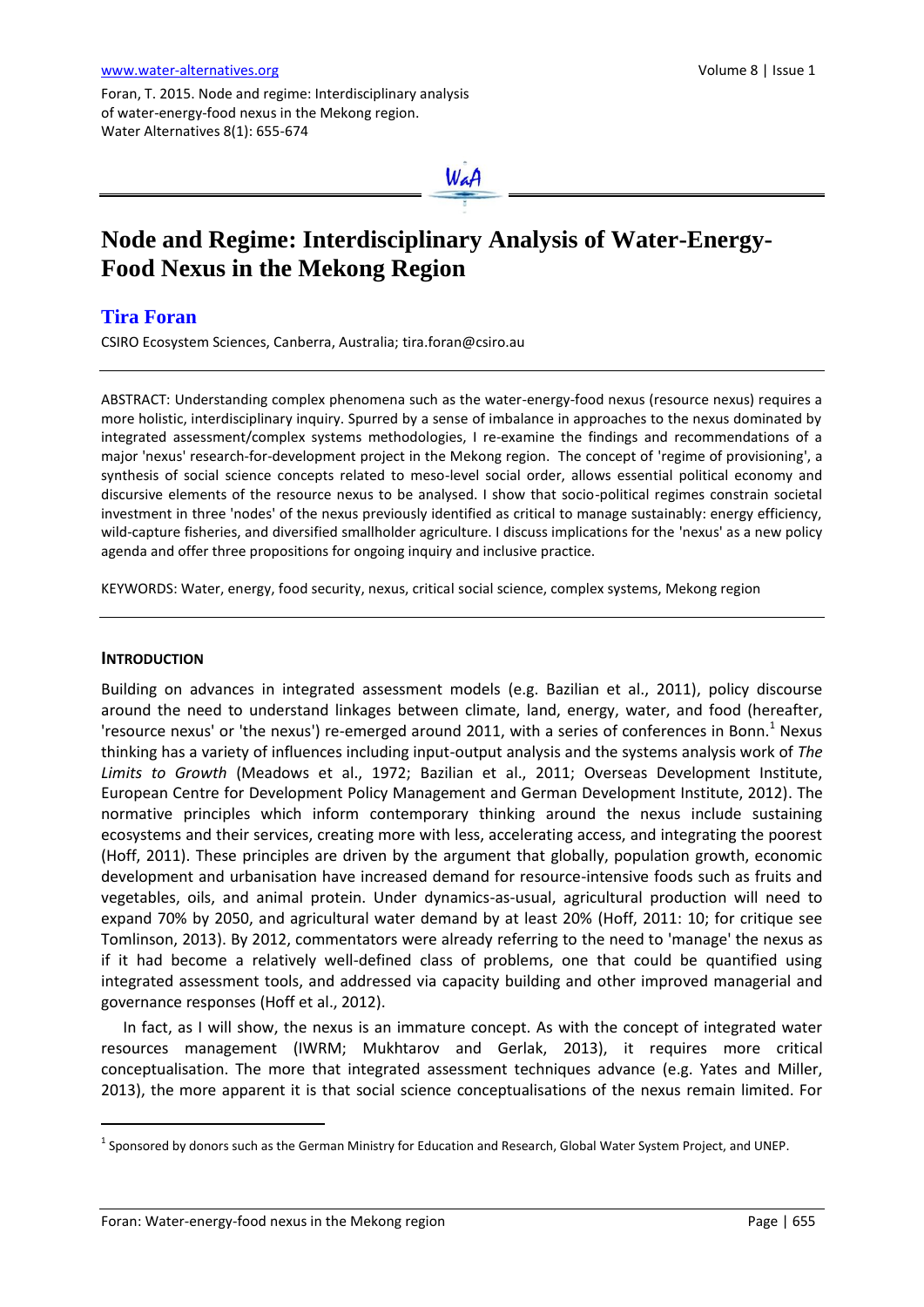example, it is common to find strong statements about the need to (1) reduce inequality in access to food, water, and energy (through means such as increased international cooperation); and (2) harmonise potentially conflicting policies and regulations (by clarifying for decision makers trade-offs between the domains, using modelling tools) (Bazilian et al., 2011). Such statements are however not yet accompanied by a rigorous analytical framework that includes the nexus between financial investment, the developmental state, different classes of people, and distributional outcomes on the ground.

In their enthusiasm for identifying perverse outcomes, increasing resource use efficiency, and promoting adaptive governance, contributors to the nexus literature using integrated assessment or systems dynamics (Hermann et al., 2012; Howells et al., 2013), have neglected to examine *how* energy, water, and food have been produced, historically, under particular social formations (Hermann et al., 2012; Howells et al., 2013; cf. Harvey, 2011). For example, they have not seriously asked how, under particular social regimes, farmers and workers are organised so as to produce not only resources, but also profit, power, and social change (Harvey, 2011; Hall et al., 2011). Thus, the social dimensions of resource linkages remain thinly described and under-theorized.

This paper offers a concise interdisciplinary analysis of the Mekong resource nexus, based on a critical re-examination of findings based on complex systems thinking (Smajgl and Ward, 2013a). I argue that critical social sciences offer important contributions, potentially in synergy with the dominant complex systems approach to thinking about the nexus. By emphasising the need for more vigorous thinking around the political economy of energy, water, and food linkages, the essay aims to redirect applied research work on the resource nexus.

The paper is directed at several audiences. In arguing for a revised approach, we argue with experts on the nexus who appear to regard its framing as sufficiently pro-poor (e.g. Hoff et al., 2012). A second vital audience consists of researchers interested in critical interdisciplinary work. Advisors to movements defending poor peoples' access to land, water, fisheries, and other natural resources may find our critical analysis of the nexus – as an insufficiently pro-poor but potentially empowering policy agenda – to be of interest.

Section 2 reviews two approaches to thinking about the resource nexus: the dominant approach, which is based on complex systems thinking, and a contrasting approach, based on critical social sciences. Section 3 presents a case study drawn from a major research project in the Mekong region in which the author was involved. I show the limitations that ensue when a complex systems approach dominates the analysis. Section 4 shows how critical social science furthers our understanding of the Mekong case study. Section 5 provides a synthesis and conclusion, presenting several propositions to advance a critical research agenda.

# **TWO APPROACHES TO UNDERSTANDING THE NEXUS**

Understanding the resource nexus requires addressing two related, but distinct topics of inquiry. The first might be summarised as the systems complexity of the nexus. It seeks answers to questions such as "how do efforts to increase variables of interest in domain *a* (e.g. food production), affect other variables of interest in domains *a*, *b, c, d?*" This topic seeks understanding of systematic connections between domains. Disciplines such as economics, hydrology, engineering life cycle analysis, scenario analysis, and systems analysis have been used to describe such connections (Mukherji, 2007; Newell et al., 2011; Bazilian et al., 2011; Hoff, 2011; Hussey and Pittock, 2012; Howells et al., 2013; Yates and Miller, 2013). Findings are conveyed in terms of efficiency, productivity, trade-offs, synergies, and cobenefits.

The second topic might be labelled the critical social science of the nexus. It involves the power relations that underpin a given resource nexus. These relations have historical, cultural and socio-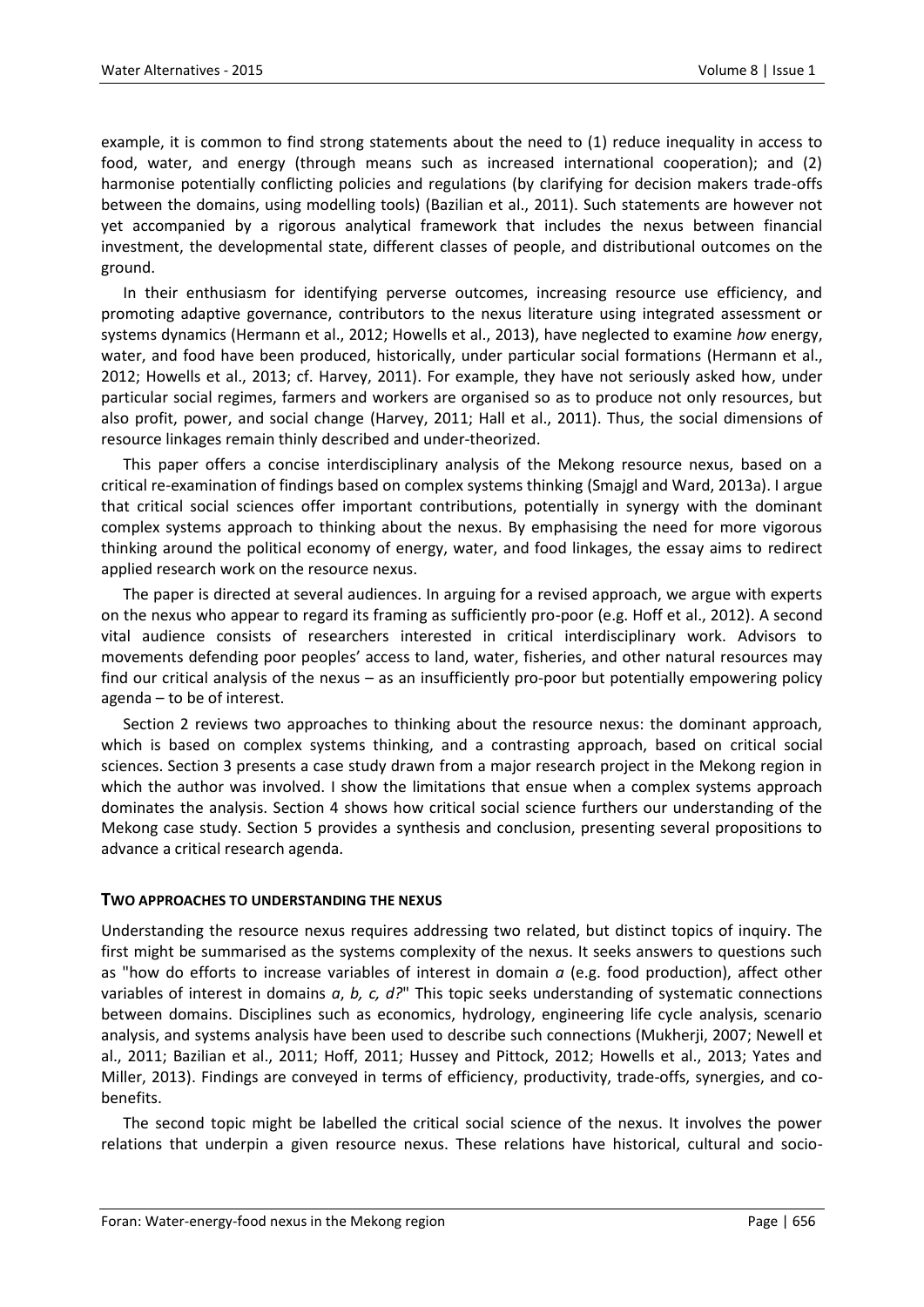political dimensions. This topic raises questions such as: "[h]ow has the resource nexus in a particular place emerged, historically? Which social groups are enriched (impoverished) by a particular resource nexus? Who gains or loses from attempts to intervene in the nexus?" (Foran and Manorom, 2009; Friend et al., 2009; Molle et al., 2009b; Barney, 2012). $^2$ 

Table 1 shows two selected conceptual approaches with strong logical connections to each of the above topics.<sup>3</sup> A holistic understanding of complex phenomena such as the resource nexus requires some kind of interdisciplinary inquiry. Because the two approaches differ in focus, theoretical processes, typical sequence of analysis, and techniques, combining them is analytically intensive (Foran et al., 2014a), and presents challenges of epistemology. For example, critical social science insists on the importance of understanding context, understood as contexts of social structure (e.g. institutions) as well as contexts of meaning, such as the meaning given by narratives (Whittier, 2002; Foran, 2006; Lejano et al., 2013). Because it regards meanings (ideas, discourses) as having a causal force, it regards social systems as open. This leads critical social science to take a more sceptical view of claims that social-ecological systems essentially have cyclic properties, regardless of historical development (Walker et al., 2004), or that concepts such as 'peak oil' exist independently of social forces such as speculation in oil markets (Harvey, 2011: 77). However, Table 1 shows that each approach has limitations that could be potentially bridged by the other, and thus an interdisciplinary analysis based on synergies between the two approaches is worth pursuing (Foran et al., 2014a). We discuss opportunities for a more holistic, integrated understanding of the resource nexus in Section 5, after considering a case study heavily influenced by complex systems thinking.

# **MEKONG CASE STUDY**

 $\overline{a}$ 

The case study shows how the resource nexus in the Mekong region has been explored using a complex systems thinking approach, supplemented with insights from political ecology (Foran et al., 2013; Smajgl and Ward, 2013c). With a growing population of 271 million, the Mekong region has a youthful and expanding workforce, with significant movement out of smallholder agriculture, although most people still live in rural areas and are involved in agriculture (Foran et al., 2013). The region is economically and politically diverse, consisting of three so-called least-developed economies (Cambodia, Lao PDR, and Myanmar) and three diverse larger economies (Thailand, Viet Nam, and Yunnan Province of China).<sup>4</sup> As one indicator of this diversity, the proportion of national populations employed in agriculture ranged from 39% in Thailand to a high of 90% in Yunnan (Bouapao, 2013), while the proportion of food spending in total household spending ranged from 39% in Thailand to 70% in Cambodia (Fullbrook, 2013). Business leaders and policy makers display strong ambitions to expand trade, mining, manufacturing, transport, tourism, and industry (Foran et al., 2013). Notwithstanding the 2008 global financial crisis, some observers project the Mekong region to grow rapidly: GDP growth rates for 2010-2017 range from 5-9% per annum (IMF, 2012).

<sup>&</sup>lt;sup>2</sup> Political ecology also asks how development-induced ecological change in turn influences narratives and social orders (Forsyth, 2003). I thank a reviewer for emphasizing this point.

 $3$  The IAD framework (Ostrom, 2007) is also highly relevant but not elaborated here as it does not theorize differential power and interests (Wittneben et al., 2012: 1439). IAD has strong connections to social-ecological systems (SES) thinking, a complex systems approach which has popularized concepts of resilience, social learning, adaptive governance*,* and polycentric governance (Folke et al., 2005; Foran et al., 2014a; Walker et al., 2004).

<sup>&</sup>lt;sup>4</sup> The 'Greater Mekong Subregion', a regional cooperation program, also includes China's Guangxi Zhang region.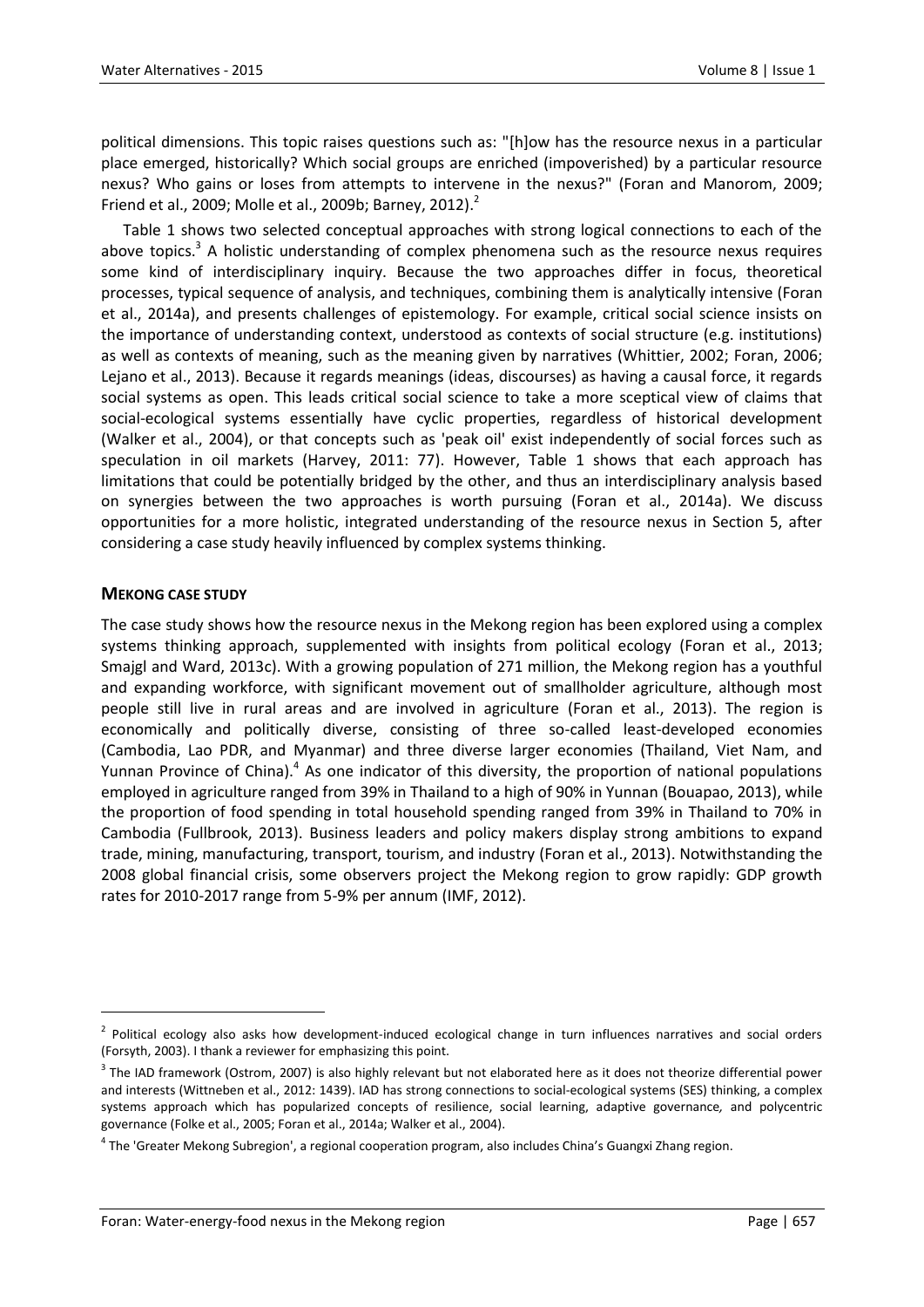|                                | Approach                                                                                            |                                                                                           |  |
|--------------------------------|-----------------------------------------------------------------------------------------------------|-------------------------------------------------------------------------------------------|--|
| Characteristic<br>properties   | Complex systems thinking                                                                            | Critical social science                                                                   |  |
| Focus                          | Cross-level, cross-domain impacts of<br>particular actions                                          | Historical determinants of<br>vulnerability, insecurity, or poverty in<br>specific places |  |
|                                |                                                                                                     | Winners and losers from particular<br>actions                                             |  |
| Key processes                  | Absolute limits (biophysical, social)<br>(Rockström et al., 2009)                                   | Capitalist accumulation                                                                   |  |
|                                |                                                                                                     | Market imperative                                                                         |  |
|                                | Interactions between reinforcing<br>(positive) and balancing (negative)<br>feedback (Sterman, 2000) | Dispossession                                                                             |  |
|                                |                                                                                                     | Institutions                                                                              |  |
|                                | Cross-domain interactions                                                                           | Discursive power<br>Difference and stratification (e.g.<br>gender, caste, class)          |  |
|                                | Unintended consequences<br>Learning                                                                 |                                                                                           |  |
| Common sequence<br>of analysis | (Macro ->) Meso -> Macro                                                                            | Micro -> Meso -> Macro                                                                    |  |
| Specific techniques            | <b>Quantitative modelling</b>                                                                       | Historical analysis                                                                       |  |
|                                | Scenario analysis                                                                                   | Critical discourse analysis                                                               |  |
|                                |                                                                                                     | In-depth actor interviews                                                                 |  |
|                                |                                                                                                     | Ethnography                                                                               |  |
| Limitations                    | A relatively unsophisticated social and<br>political analysis                                       | Relatively unsophisticated analysis of<br>system dynamics                                 |  |

# Table 1. Two approaches towards the resource nexus.

Source: Author, based on Foran et al. (2014a).

# **Exploring Mekong Region Futures Project**

The idea of an action research project to explore alternative futures of the Mekong region was floated in 2008, during the annual meeting of the M-POWER<sup>5</sup> research network. The idea's initial proponent had commitments, consistent with a critical social science agenda, towards enhancing social justice, pursued through engagement in and analysis of water and energy governance dialogues in the Mekong region (Dore, 2007). The Exploring Mekong Region Futures project (2009-2013)<sup>6</sup> had two linked objectives: the first was a desire to conduct a series of scientific assessments in order to understand how development decisions in one local area might ripple through the region. Second, the project wanted to engage with middle-level government agency decision makers in various countries of the region, for the purpose of understanding their visions for development, their causal beliefs, as well as – upon interaction with assessment findings – the potential for beliefs or visions to change (Smajgl, 2010; Smajgl and Ward, 2013b).

 $\ddot{\phantom{a}}$ 

<sup>5</sup> Mekong Programme on Water, Environment and Resilience.

<sup>&</sup>lt;sup>6</sup> Funded by the AusAID-CSIRO Research for Development Alliance.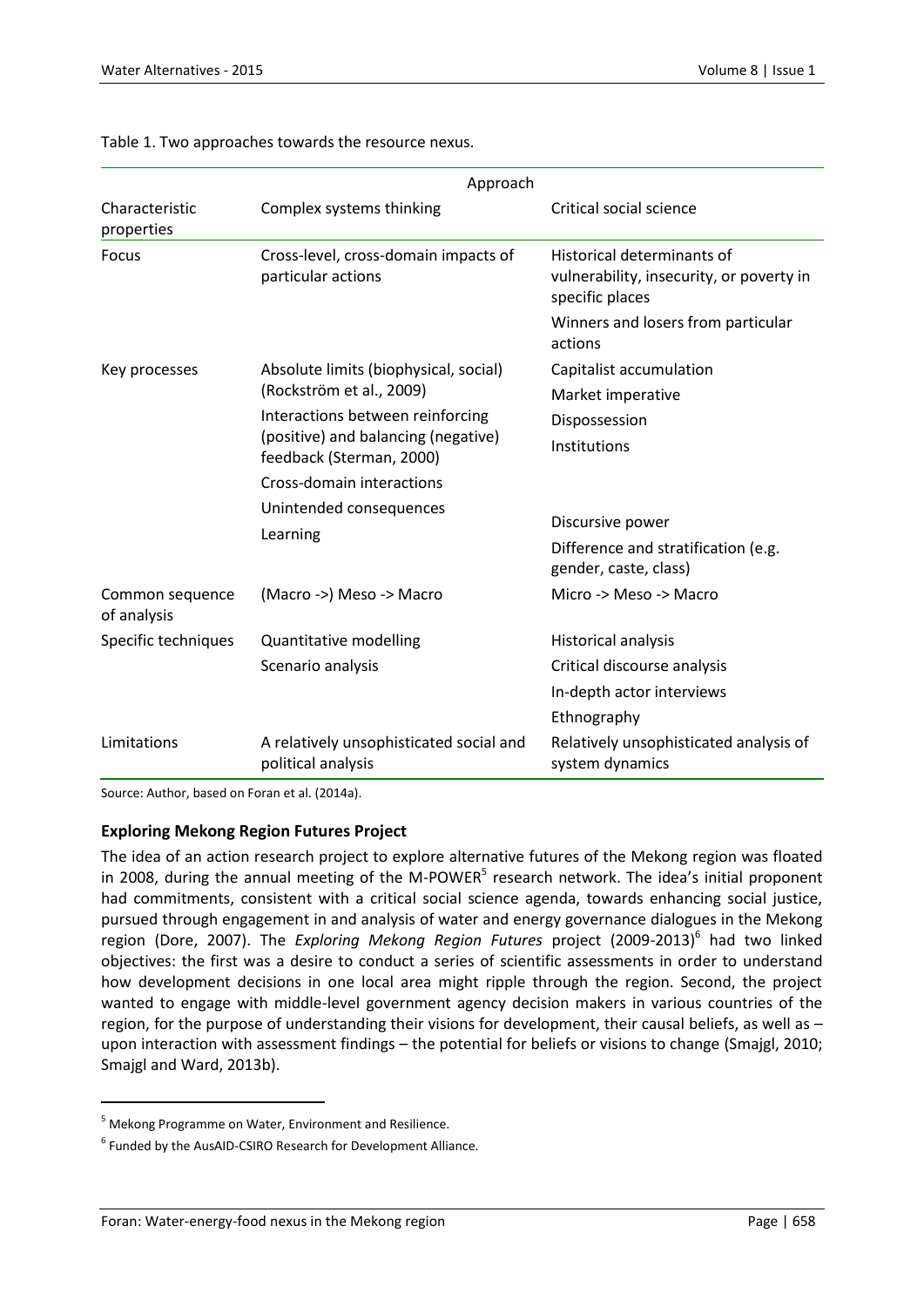# *Delphi process*

To generate findings and recommendations regarding the resource nexus, the project made use of several discrete methods, including household surveys, the construction of an agent-based model, and the use of a Delphi process (see Figure 1). The author was a participant and observer in the latter process.

Figure 1. Design of the Exploring Mekong Region Futures Project.



Source: Foran et al. (2013). Note: prevailing discourses (left hand side) influence participant visions and causal beliefs; connections not depicted.

As implemented by the project, the Delphi (expert panel) process began with a 2009 workshop for specialists. The workshop converged on a set of six development initiatives (proposed or already unfolding in the region) with potentially important impacts at the regional level:

- 1. A series of 12 hydropower dams on the lower mainstream Mekong (including Xayaburi and Don Sahong), combined capacity 12.98 GW, supplying up to 64.3 TWh of energy/yr.
- 2. Water diversion from Lao PDR into Northeast Thailand: up to 300  $\text{m}^3\text{/sec}$  throughout year (6878 million m $\frac{3}{y}$ r), representing approximately 50% of dry season flow in Lao PDR source rivers.
- 3. Adaptation to sea-level rise in the Mekong delta (20 cm by 2030), with salinity intrusion and storm surges.
- 4. Rubber expansion (1.6 million ha by 2030), assuming 50% are large plantations.
- 5. Railway expansion (e.g. Bangkok-Phnom Penh-Ho Chi Minh City-Hanoi-Kunming/Nanning, 4537 km).
- 6. Bauxite mining and possible alumina production (1.0-2 million t bauxite extraction per year).

The project commissioned six analysts to assess impacts of the nominated development initiatives on a given 'sector'. The assigned sectors were: water (Pech, 2013); food security (Fullbrook, 2013); the Mekong energy system (Foran, 2013b); livelihoods and migration (Bouapao, 2013), land use (Lu, 2013), and mining (Lazarus, 2013). Analysts received a common, minimal description of the developments. They were asked to assess impacts singly, and then assess the cumulative impact on their assigned sector if all six developments began to be implemented in the near future.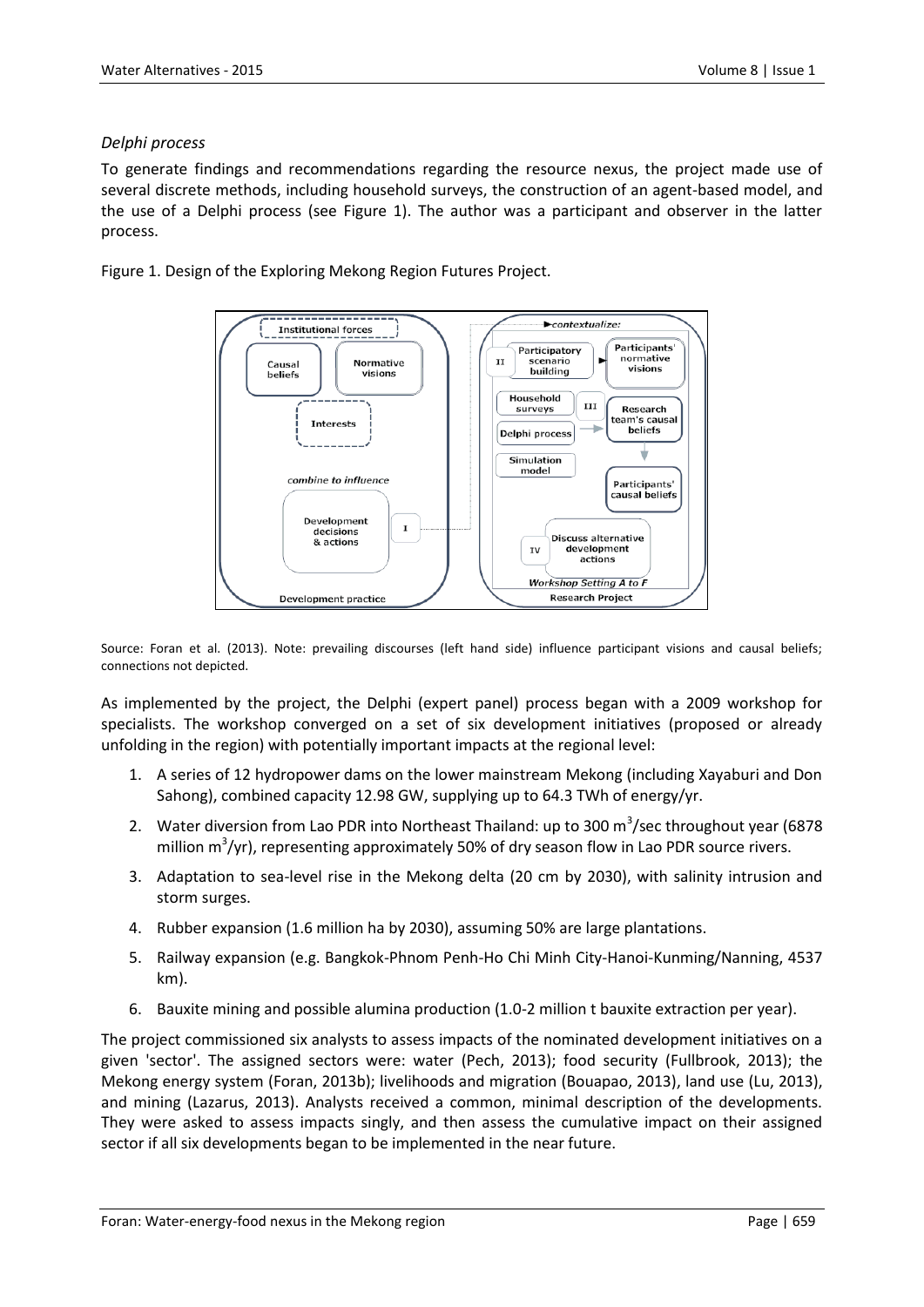Next, the project leaders organised a workshop in which the assessment authors presented their work-in-progress. The group then discussed the first, second, and higher-order effects of proposed developments. This was done using a deliberately decontextualising technique where a potential outcome was to be discussed without reference to any prior chains of cause and effect (i.e. as the outcome of only an immediately prior cause) (Smajgl and Ward, 2013c: 14-15). The preceding activities took almost four days. The project leaders then led a short plenary discussion of system diagrams they had created listening to the group discussion. This was followed by a post-workshop analysis of system diagrams by project leaders.

# *Findings*

Published as *The Water-Food-Energy Nexus in the Mekong Region* (Smajgl and Ward, 2013c; 'Mekong nexus book'), the findings included six chapter-length sectoral assessments and a set of qualitative systems diagrams. The final chapter of the book was a "cumulative cross-sectoral assessment" (Smajgl and Ward, 2013a) which presented several key arguments. The first was that construction of 12 hydropower dams on the mainstream Mekong River was likely to lead, via hydrological changes, to net negative impacts on livelihoods in Cambodia and Vietnam (because of loss of access to wild fish and net negative impacts on agricultural production in the Mekong delta). Upstream in Thailand and Lao PDR, a mix of positive and negative impacts on agricultural livelihoods was expected (Smajgl and Ward, 2013a: 211). Although employment in mining and rubber development, along with increased dry season irrigation and aquaculture, could improve affordability of food (assuming stable food prices), "none of the other... development strategies are predicted to have the potential to mitigate the hydrological impacts of mainstream dams" (p. 217).

The most important argument was the claim that a set of potential intervention points, referred to as 'critical system nodes', existed (Table 2). The nodes were important because many outcomes hinged on how they were managed, independently of whether the six development initiatives proceeded or not.

# *Critical reflections*

In a world where dominant interests make it difficult to prohibit the construction of dams on the Mekong mainstream, or large rubber plantations, or water diversions, the idea that critical nodes exist in the system is appealing, and potentially an important insight. The ability to manage critical nodes, according to Smajgl and Ward (2013a), could avoid "triggering unintended ripple effects", preventing worst-case scenarios. Moreover, with a "thorough understanding of the connectivity of the system" it might be possible to design "alternative development investments" that could trigger "positive ripple effects" (Smajgl and Ward, 2013a: 218). The third column in Table 2 shows those alternatives.

The concept of critical nodes is promising, but falls short of delivering in-depth understanding. In order to begin to do so, several weaknesses must be addressed. First, the term 'node' is not well specified. What exactly is a node? Smajgl and Ward (2013a: 218) state that "nodes represent a constellation of factors that combined, influence the degree of nexus linkages, and as a corollary, livelihood outcomes and poverty levels". The empirical examples in Table 2 tantalise us with their diversity with respect to complexity, geographic scale, and temporal duration.

Having proposed a concept which admits great diversity, Smajgl and Ward (2013a) do not defend the concept's utility or integrity with a discussion of fundamental properties. The notion that a node is a 'constellation of factors' suggests that it could be regarded as a complex process (Merton, 1968; McAdam et al., 2001). If so, what activates the process and what sustains it? For example, is the presence of all sub-components sufficient to activate a process, or do sequencing or the presence of other contingent processes matter? Given repeated claims that a thorough understanding of connectivity is vital, the authors' silence regarding the theoretical properties of nodes is disappointing. If we are to identify them and manage their interactions, nodes cannot remain under-theorized.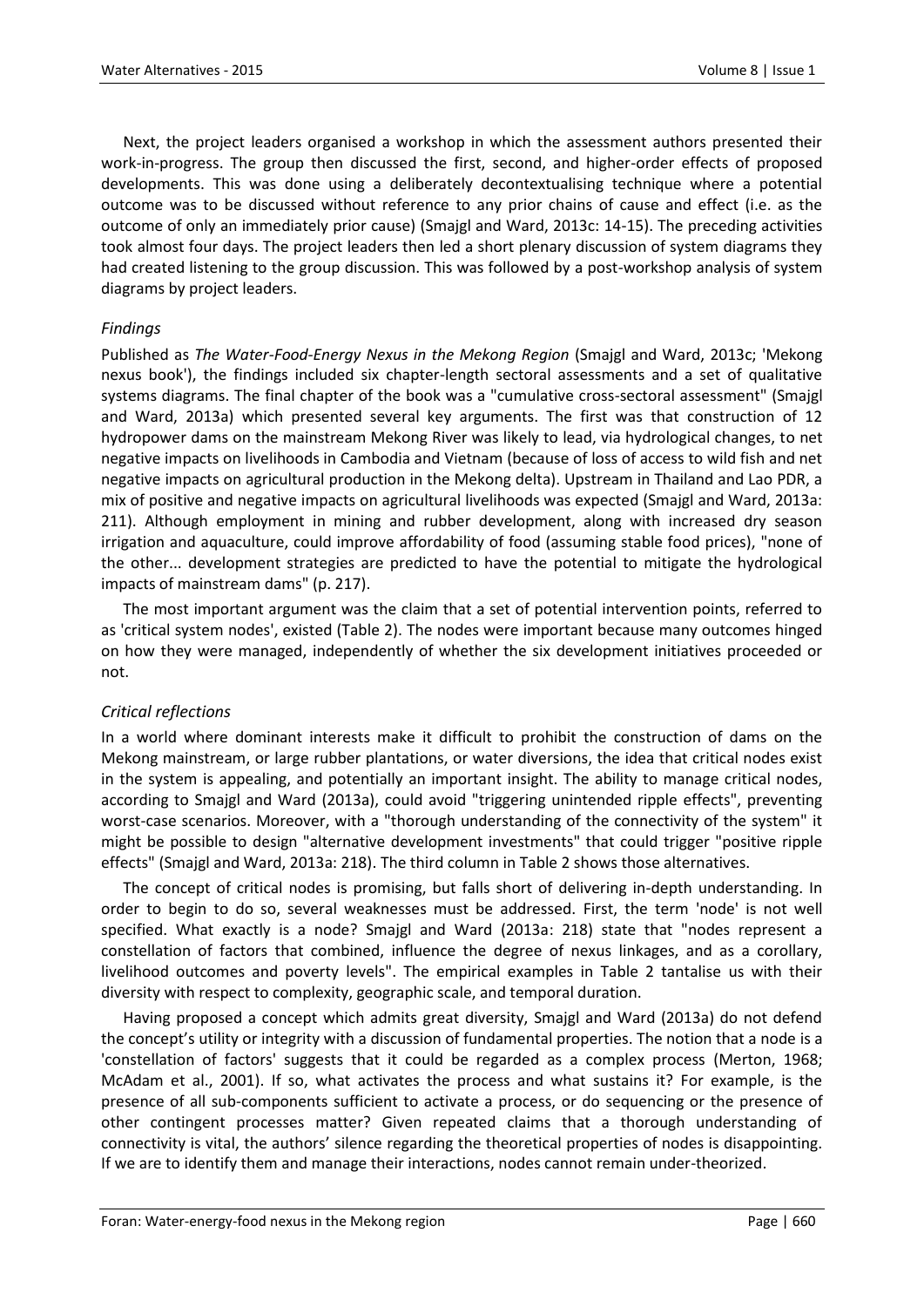| Node                                 | <b>Issue</b>                                                                                                                                                                                                      | Recommendations<br>(Smajgl and Ward, 2013a)                                                                |
|--------------------------------------|-------------------------------------------------------------------------------------------------------------------------------------------------------------------------------------------------------------------|------------------------------------------------------------------------------------------------------------|
| <b>Fish stocks</b>                   | Critical resource: requires careful<br>management and new governance<br>solutions independently of mainstream<br>dams                                                                                             | Regional monitoring and governance<br>system for fishing and fish migration,<br>with effective enforcement |
| Energy<br>demand                     | Critical to manage separately from power<br>supply                                                                                                                                                                | A raft of initiatives including building<br>and construction ordinances                                    |
| Land use<br>change and<br>irrigation | Monoculture dependency increases risks in<br>the nexus                                                                                                                                                            | Consumer choice<br>Incentives to minimise extensive<br>development of monocultures                         |
|                                      | Impacts highly uncertain                                                                                                                                                                                          | Investment to improve productivity of<br>smallholders                                                      |
|                                      | Managing to alleviate poverty leads to                                                                                                                                                                            |                                                                                                            |
|                                      | more sustainable development                                                                                                                                                                                      | Regulating foreign direct investment to<br>protect existing tenure                                         |
| Migration                            | Depend on available livelihood options                                                                                                                                                                            | Lower uncertainty and improved<br>returns in food system lowers risk of                                    |
|                                      | Influences political stability                                                                                                                                                                                    | large-scale migration                                                                                      |
| Labour shifts                        | Given shifts from primary to secondary<br>employment (as part of urbanisation<br>trend), social and economic stability<br>requires investment in urban infrastructure<br>and maintaining rural livelihood options | Stabilise incomes in rural communities<br>to decrease urban influx                                         |

Table 2. Mekong water-food-energy nexus: critical system nodes.

Source: Author, based on Smajgl and Ward (2013a: 218-219).

Second, the approach to problem definition, in which second-order and higher-order outcomes are to be discussed inductively, divorced from initial causes, implies a co-variation-based, law-seeking model of causation. Is this the most appropriate model of causation? If uncertainty and complexity are indeed to be taken seriously, the links between cause and effect, between premise and conclusion, cannot be isolated to *proximal* cause and effect, but should also include circumstantial premises, for example, statements about historical and social conditions that when taken together, help justify arguments about causality (Fairclough and Fairclough, 2012). If, as the authors argue, 'emergence' is to be taken seriously (Smajgl and Ward, 2013c: 218-219) a social process-based model of causation seems to be more appropriate, a model in which conceptually defined social and ecological processes ('mechanisms') may produce varying outcomes, depending on initial conditions (including the social context they are activated in) and on the presence of other mechanisms (Tilly, 2001; Mayntz, 2004; Foran, 2006).

Third, Smajgl and Ward (2013a) are not the first to point to the crucial importance of capture fisheries management, energy demand management, and large-scale irrigated monoculture development. Table 3 shows that engineers, and social and environmental scientists have already entered the literature to critically describe and analyse these Mekong region issues. They have offered reform recommendations (Table 3, third column) based on dedicated analysis of how consequential issues ('nodes') emerge as a consequence of power-laden social relations in each domain (Table 3, second column). Fourth, suggestions which call for more effective fisheries management, or electricity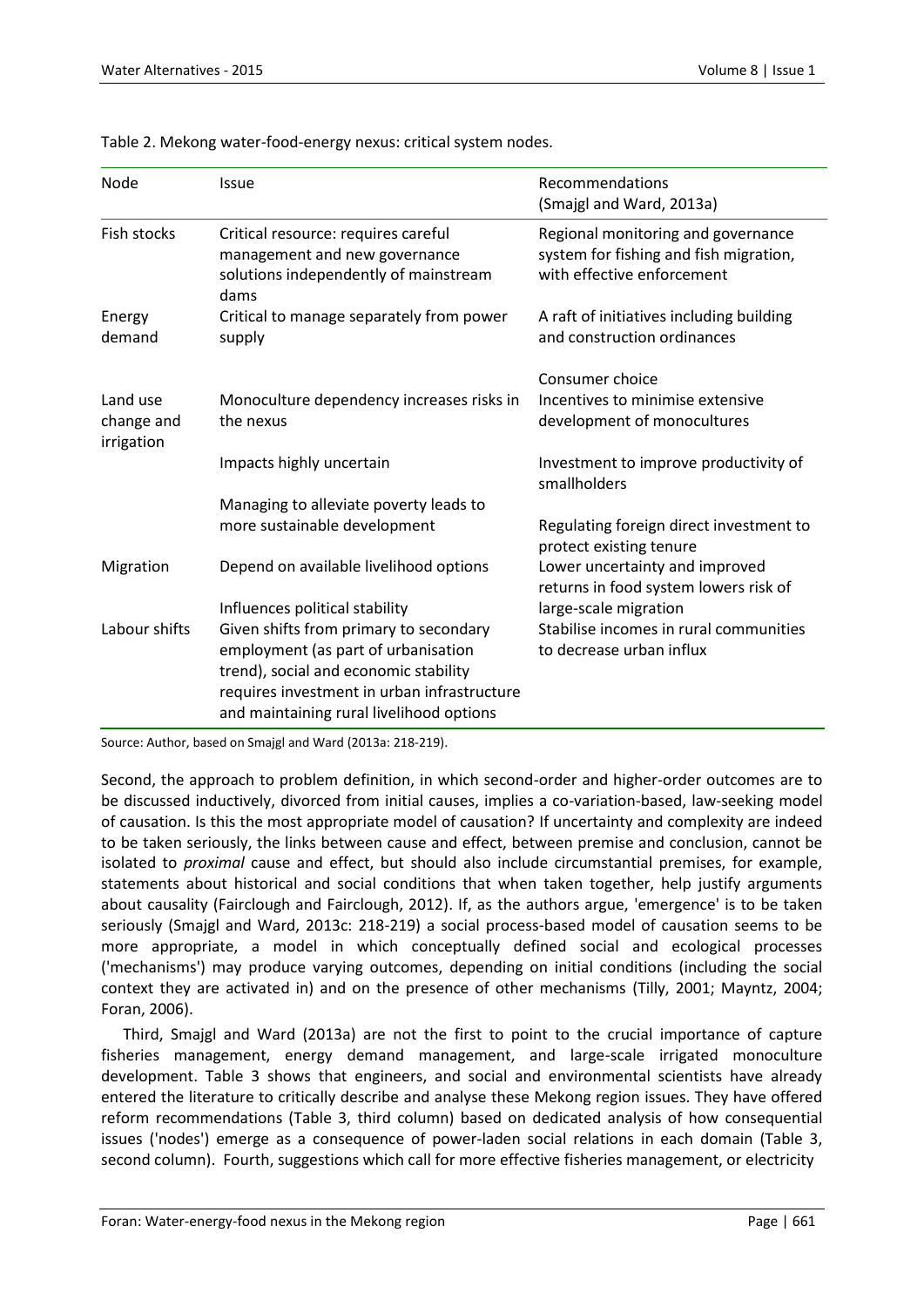Table 3. Critical system nodes: Contributions from critical social sciences.

| Node                   | Recommendations based on<br>complex systems thinking<br>(Smajgl and Ward 2013a)          | Critical social sciences                                                                                                                                       |                                                                                                                                                                                                                                                                            |  |
|------------------------|------------------------------------------------------------------------------------------|----------------------------------------------------------------------------------------------------------------------------------------------------------------|----------------------------------------------------------------------------------------------------------------------------------------------------------------------------------------------------------------------------------------------------------------------------|--|
|                        |                                                                                          | Influential regime processes                                                                                                                                   | Recommendations                                                                                                                                                                                                                                                            |  |
| Fish stocks            | Effective regional monitoring<br>and governance system for<br>fishing and fish migration | Framing of wild-capture fisheries as inevitably<br>doomed, backward leads to investment in<br>culture and stocked reservoir fisheries (Friend<br>et al., 2009) | A counter-narrative: Capture fisheries as an integral<br>part of a diversified livelihoods portfolio; a resource<br>with multidimensional benefits; with multiple<br>examples of sustainable and equitable<br>management by local communities (Arthur and<br>Friend, 2011) |  |
| Energy<br>demand       | Building and construction<br>ordinances                                                  | Financial regulation of utilities                                                                                                                              | Strengthening existing, successful appliance<br>standards and labelling programmes                                                                                                                                                                                         |  |
|                        | Consumer choice                                                                          | Engineers' mental models of reliability (energy<br>efficiency vs. new power plants)<br>Labour movement against utility restructuring,                          | Treating energy efficiency as a resource on par with<br>the supply side, through integrated electricity<br>resource planning                                                                                                                                               |  |
|                        |                                                                                          | NGO advocacy to reform electricity planning<br>processes                                                                                                       | More authentic participation in power planning and<br>approval                                                                                                                                                                                                             |  |
|                        |                                                                                          | (Greacen and Palettu, 2007; Foran, 2006,<br>2013a; Greacen and Greacen, 2004)                                                                                  | (Foran et al., 2010a; Foran, 2013a)                                                                                                                                                                                                                                        |  |
| Land use<br>change and | Minimise extensive<br>monoculture development                                            | Alignment between large-scale agriculture and<br>state developmental interests (controlling and                                                                | Multi-stakeholder debate and dialogue                                                                                                                                                                                                                                      |  |
| irrigation             | Investment to improve<br>productivity of smallholders                                    | accessing budgets) (Blake et al., 2009)                                                                                                                        | Civil society advocacy                                                                                                                                                                                                                                                     |  |
|                        | Regulate foreign direct                                                                  | Populist regional development planning (e.g.<br>greening Isan) (Molle et al., 2009a)                                                                           | (Molle et al., 2009c)                                                                                                                                                                                                                                                      |  |
|                        | investment to protect existing<br>tenure                                                 |                                                                                                                                                                | Regulation of land markets to prevent inequality in<br>land distribution (Akram-Lodhi, 2013)                                                                                                                                                                               |  |

Source: Author, based on references cited.

Foran: Water-energy-food nexus in the Mekong region example of the Mexicon Page | 662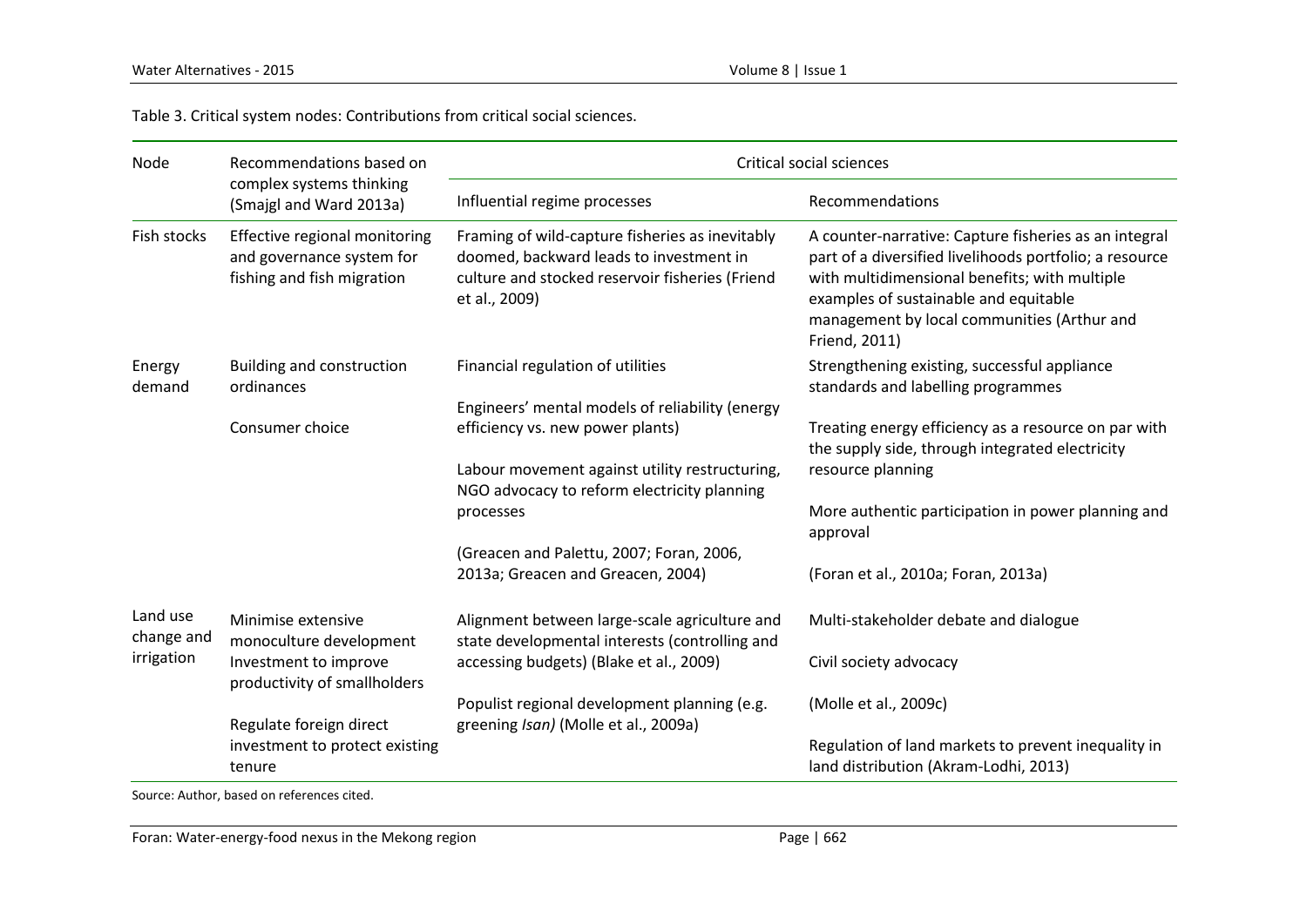demand management, beg the question of why fisheries or electricity demand management is ineffective. Without a dedicated discussion of historical causes, solutions proposed by Smajgl and Ward (2013a) invert the problem framing, resulting in a tautological argument (Wodak and Meyer, 2001: 76). The remainder of the paper extends the third and fourth points of critique summarised above.

#### **APPROACHING THE NEXUS FROM A CRITICAL SOCIAL SCIENCE PERSPECTIVE**

#### **Basic concepts**

Critical social science offers both conceptual and empirical insight into the structure of the critical system nodes putatively identified by Smajgl and Ward (2013a). The conceptual framework presented here has been influenced by approaches in politics and sociology that aim for a comparative understanding of stability and contention, an understanding that attempts to synthesise fundamental concepts such as *discourses, institutions, and interests* (John, 1998; Lichbach and Zuckerman, 1997; McAdam et al., 2001).

Each conceptual object above can be defined to have certain causal powers (denoted '+' below) and liabilities ('-'), which allow them to influence and be influenced by other objects in the conceptual framework:

*(Micro) Discourses* (e.g. a particular argument)

- (+) can frame problems and legitimate solutions
- (+) regulates boundaries of knowledge
- (-) needs to resonate with an audience's experience, beliefs, and empirical 'facts'
- (-) may change when different actors contribute

*Institutions* (core rules, practices, durable macro-discourses)

(+) can regulate practices and micro-discourses

(-) can be changed via collective action and argument

*Individual interests* (e.g. security, livelihood)

- (+) engage in mobilisation (e.g. elite-driven reforms, protest campaigns, counter-movements)
- (+) engage in rhetorical action

(-) can be coerced, co-opted, persuaded to change (via discourse, collective action and material changes)

Source: Adapted from Foran (2006).

# **Regimes of provisioning**

Building on the three basic concepts and their interactions, the concept of a 'regime of provisioning' may help guide analysis of the discursive and institutional constraints on change in food, water, or energy systems, as well as possibilities for strategic action.

Regimes of provisioning can be understood as having three dimensions: (1) a multilevel system of beliefs, rules, and contestation between incumbents and challengers; (2) a level and pattern of energy or resource flows (e.g. how much electricity is consumed per capita); and (3) the material infrastructure that supports those flows and associated system beliefs (Geels, 2002; Schandl et al., 2009). This paper will focus on the first dimension, which we see as most important.

The purpose of the concept is to enable holistic analysis of production and consumption relations, in a manner that can detect asymmetric power relations and scrutinise their implications for the nexus policy agenda and its principles of increasing productivity and accelerating access of the poorest (Hoff, 2011). The concept synthesises insights from several social science perspectives, including policy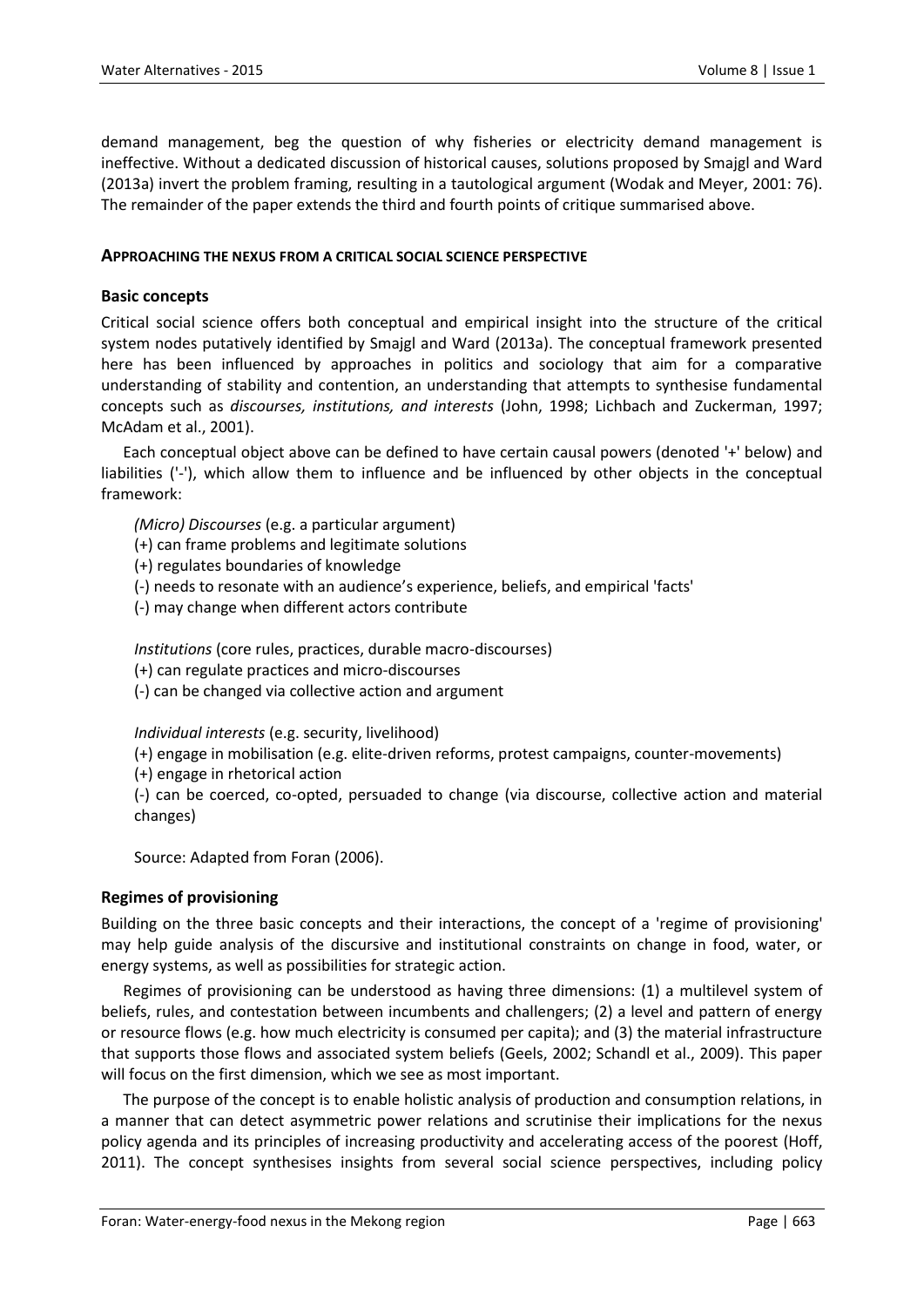process analysis (May and Jochim, 2013); critical political economy (Akram-Lodhi, 2013; Wittneben et al., 2012; Hall et al., 2011; Jessop, 2010); sociological field theory (Fligstein and McAdam, 2011; Goldstone and Useem, 2012) and sociological approaches to consumption and production (Van Vliet et al., 2005; Reusswig, 2009; Shove, 2010).

To begin with, the concept of 'policy regime' sheds light on the discursive and institutional dimensions of a regime of provisioning. May and Jochim (2013: 429) define a policy regime as the governing arrangements for addressing a policy problem or issue. Those arrangements consist of a set of core ideas (i.e. discourses) that frame the issue in a particular way; institutional arrangements that channel attention and resources more or less effectively to dealing with the issue; and different interest groups which support or oppose the governing arrangements as they unfold over time. Regimes differ in institutional strength. The U.S. pollution abatement regime of the 1970s was a relatively strong regime involving a series of major policy reforms; by contrast, institutional responses in the U.S. to childhood obesity have been weaker and more scattered (Kersh, 2009; May and Jochim, 2013: 429).

From a sociological perspective, the way in which food, water, and energy are governed, produced, distributed, and consumed can be studied as distinct systems of provision (van Vliet et al., 2005; Reusswig, 2009; Shove, 2010). Systems of provision have a history and structure that reflect particular alignments of ideas and interests. In this paper, I use the term 'regime' of provisioning to underscore power asymmetries between incumbent and challengers within the regime (Hess, 2013, 2014).

Drawing on field theory (Ray, 1999; Fligstein and McAdam, 2011; Goldstone and Useem, 2012), we can further view a regime of provisioning as a 'strategic action field' composed of nested, smaller arenas (e.g. social movements embedded in a particular political culture and distribution of power). The regime, and each sub-arena within it, is a field of goal-oriented striving, in which players have a common understanding of the rules governing their struggle. At any given level, or considering the whole multilevel arena, the operation of the regime is neither smooth nor democratic, but more akin to 'institutional war' (Wittneben et al., 2012: 1436). Sharply defined patterns of inter-group domination as well as patterns of coalition may exist.

From a critical political economy perspective, several fundamental processes drive a regime of provisioning. First, the core logic in modern capitalist economic development is the attainment of a compound rate of economic growth. This requires that state and private sector continually invest in developing the physical infrastructure required to deliver growth in commodity output (Harvey, 2011: 86). For private sector actors involved in construction materials, civil engineering, power generation, urban water supply, and other infrastructure, such development would, ideally, also occur at a compound rate of growth. Second, as part of the design and implementation of major development or conservation projects, local elites and/or state agencies may physically dispossess people who are culturally or politically subordinate to them – a set of processes, referred to as 'dispossession through displacement', which may contribute to 'primitive [capital] accumulation' (Harvey, 2011; Akram-Lodhi, 2013). This perspective highlights the impact of enclosure on local livelihoods, excluding households from important sources of food and other resources (Hall et al., 2011).

Third, farmers who produce and sell agricultural commodities are in a subordinate position to the market, and face 'dispossession by economic differentiation'. They face competition (from others: locally, regionally, or globally) and cannot dictate prices. Farmers can lower their costs through specialisation (e.g. monoculture production); investment in capital equipment and inputs to boost yields; and innovation (Akram-Lodhi, 2013: 34). These generic pathways however cannot guarantee competitiveness. Innovation (e.g. identifying niche markets, and entering into specific contracts) might confer temporary advantage. However, critical social science asks how capabilities to innovate can be distributed equitably, given prevailing capitalist market institutions. In short, facing the 'market imperative', smallholders who cannot find ways to lower their unit costs (through specialisation, investment, increased economies of scale, and associated innovations) will be unable to stay profitable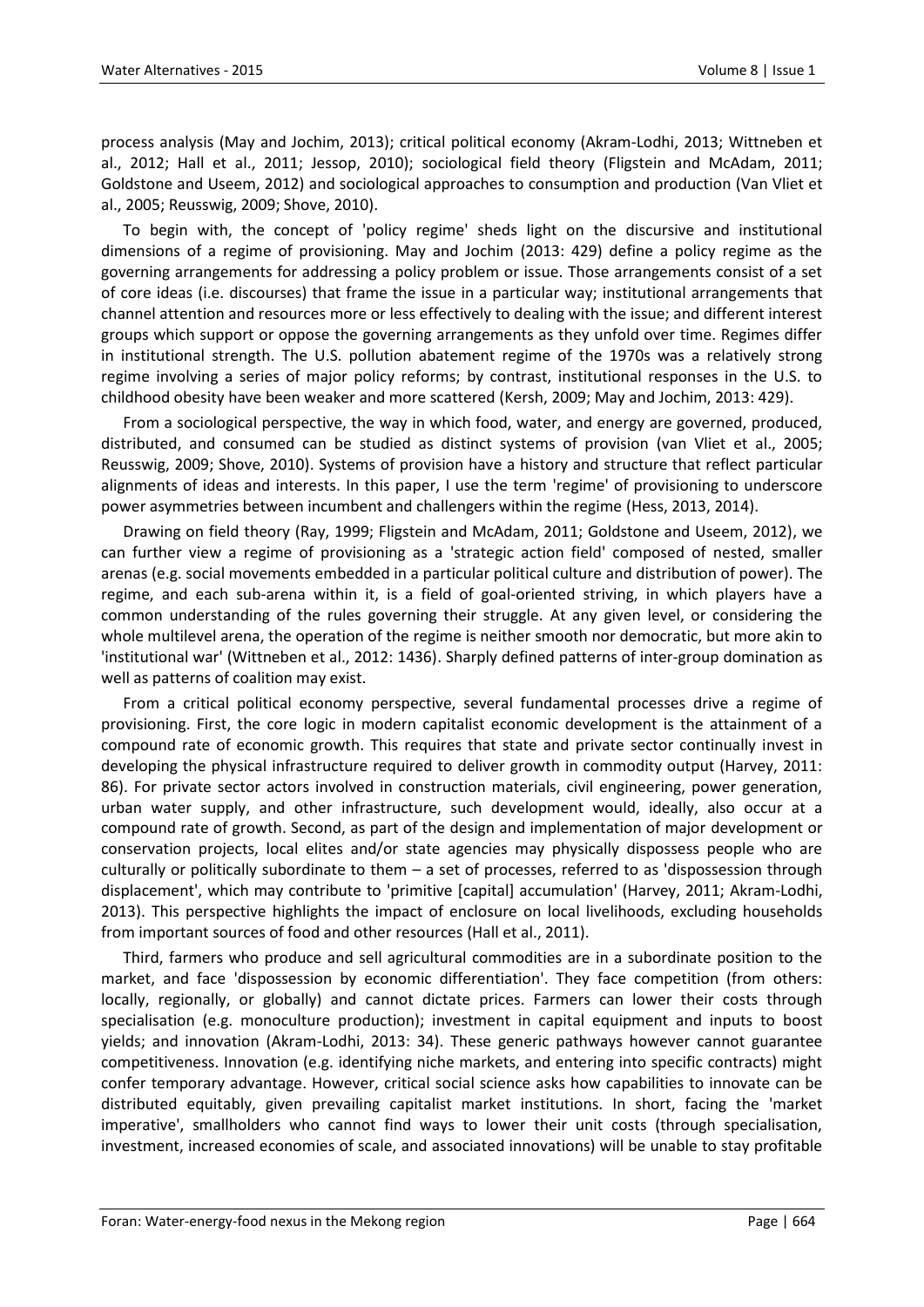as emerging capitalist farmers, and face pressures to exit. Those able to invest in land, hired labour, and other inputs, or access innovations will accumulate at the expense of those who exit.

Figure 2 depicts a regime of provisioning. The figure focuses on some of the most important aspects discussed above. It emphasises the importance of sector-specific institutions, for example planning processes, regulatory principles, standards, and business models (Figure 2, B), which directly influence local development contexts (solid arrow). Examples at the middle, sector-specific level include urban planning processes, and the rate-based financial model for regulated energy organisations (where an organisation is allowed a particular rate of return on approved investments, such as power-generation stations). These specific practices and policy narratives in turn resonate with more widely-held, legitimising discourses within society (Figure 2, A), such as discourses about the need for economic growth and modernisation.<sup>7</sup>

In this perspective, the *nexus* is visualised as the superimposition of regimes: an aggregation of regulatory and planning practices in water, energy, and food regimes (cf. Figure 2) that may impose net costs on poor people, along with possible dispossessing impacts, in a possibly synergistic manner.

Figure 2. Regime of provisioning.



Source: adapted from Foran et al. (2014b).

 $\ddot{\phantom{a}}$ 

Regimes have a considerable amount of structure and path-dependency. However, they evolve as forces from the global or national economy, as well as from society impact on them. They also evolve under the strategic influence of local business and political leaders, consumers and citizens. Challengers, for example consumer movements advocating for local government support of renewable energy, lobby against dominant actors (e.g. power utilities) to influence policy outcomes, such as rules

 $^7$  In affluent societies individual privacy and convenience are highly valued, influencing the popularity of low-density settlements dominated by detached homes, and automobile transport (Filion, 2010).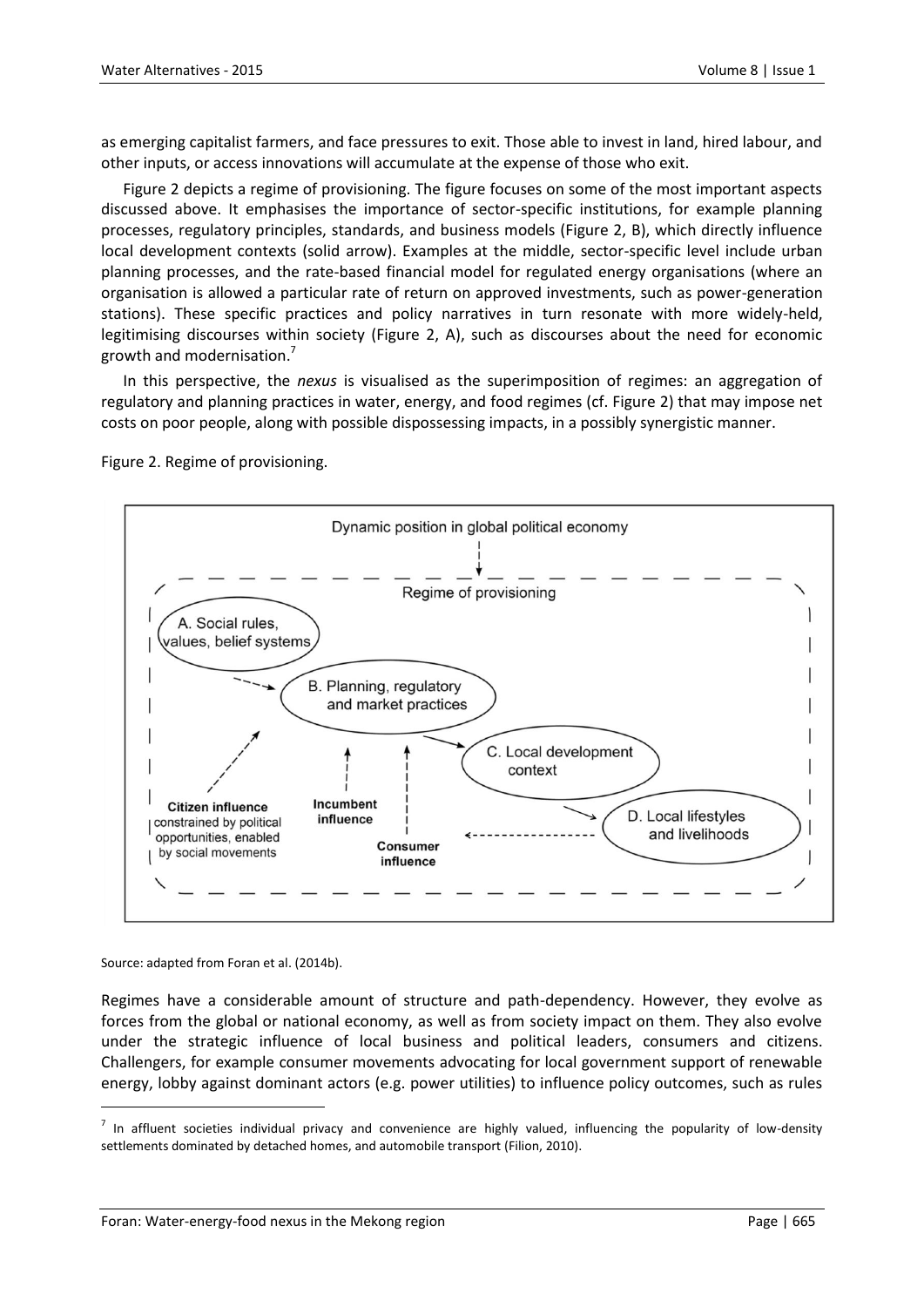permitting community choice aggregation<sup>8</sup> (Hess, 2013) (Figure 2, B). A variety of new institutional designs that support distributed solar energy have emerged, both for-profit and non-profit. However, well-resourced commercial actors (including new entrants, such as Google and venture-capital-backed firms) have dominated non-profit models in which local communities retain ownership of solar panels (Hess, 2013).

In this perspective, particular policy outcomes depend on the competition between various kinds of ideas (arguments, belief systems) as well as the ability to mobilise resources, and underlying material interests. The importance of material interests (e.g. the ownership of capital-intensive assets by electricity organisations) means that innovative ideas tend to be selectively appropriated and modified before they get incorporated into the prevailing regime of provision (Hess, 2013; Smith and Seyfang,  $2013).<sup>9</sup>$ 

Our interest in rules at multiple levels of a regime may remind some readers of Ostrom's Institutional Analysis and Design (IAD) (2007) framework. The IAD approach offers useful techniques to identify types of rules that contribute to producing a wide range of impacts we are interested in, ranging from costs of service provision to environmental and social impacts. Several differences should be noted. First, we conceive of regimes as essentially perpetually contested, as opposed to essentially rule-ordered or repetitive systems of behaviour. Second, we conceive of actors as complex: their positions (and occasionally interests) are malleable (McAdam et al., 2001). Positions and interests can change through persuasion and other discursive processes. Third, drawing on social movement studies, we are explicitly interested in strategies, repertoires, and dynamics of resistance to dominant rules (Tarrow, 2011; McAdam et al., 2001).

# **Regime constraints on critical system nodes**

Using the regime of provisioning as a lens, we revisit three of the critical system nodes proposed by Smajgl and Ward (2013a): Energy demand, fish stocks, and land use change and irrigation (Tables 2 and 3).

# *Energy demand*

 $\ddot{\phantom{a}}$ 

As alternatives to supplying electricity via hydropower, Smajgl and Ward (2013a) propose consumer choice, along with building and construction ordinances. In fact, conventional energy organisation business models, in line with fundamental beliefs, make revenues a direct function of energy sales or investment in assets such as power plants, poles, and wires (Figures 2, B). This means that significant investment in energy efficiency, such as notable and cost-effective appliance standards and labelling programmes in Thailand (Foran et al., 2010a), actually conflict with conventional business models by reducing the sales or returns of distribution and generation organisations (Foran et al., 2010a; CSIRO, 2013). In other contexts, regulatory rules and business models exist that reward investment in energy efficiency by electricity suppliers (Kushler et al., 2006; Palang Thai and A W.I.S.H., 2009). However, they will not be adopted in the Mekong region without a significant struggle over the existing regime.

 $^8$  Aggregation of large numbers of customers in a geographic region into a contract with an energy services provider based on a negotiated price and energy mix (Hess, 2013).

<sup>&</sup>lt;sup>9</sup> One conceptual framework used to explain change and continuity in large technical systems is the so-called multilevel perspective (MLP) which uses the concept of social-technical niches, regimes, and landscapes. Earlier work on this perspective has been criticised for managerial, depoliticised treatment of change, in part a function of the MLP's system-oriented, longduration time scale. More recent contributors who use the MLP or related approaches (such as 'strategic niche management') recognise the importance of political contention (Hess, 2013). However for specific concepts related to political interaction between challengers and incumbents in a system of provisioning, we need to look beyond the MLP to political sociology (McAdam et al., 2001), specifically to social movement studies, and to field theory (Fligstein and McAdam, 2011; Hess, 2013; Smith and Seyfang, 2013).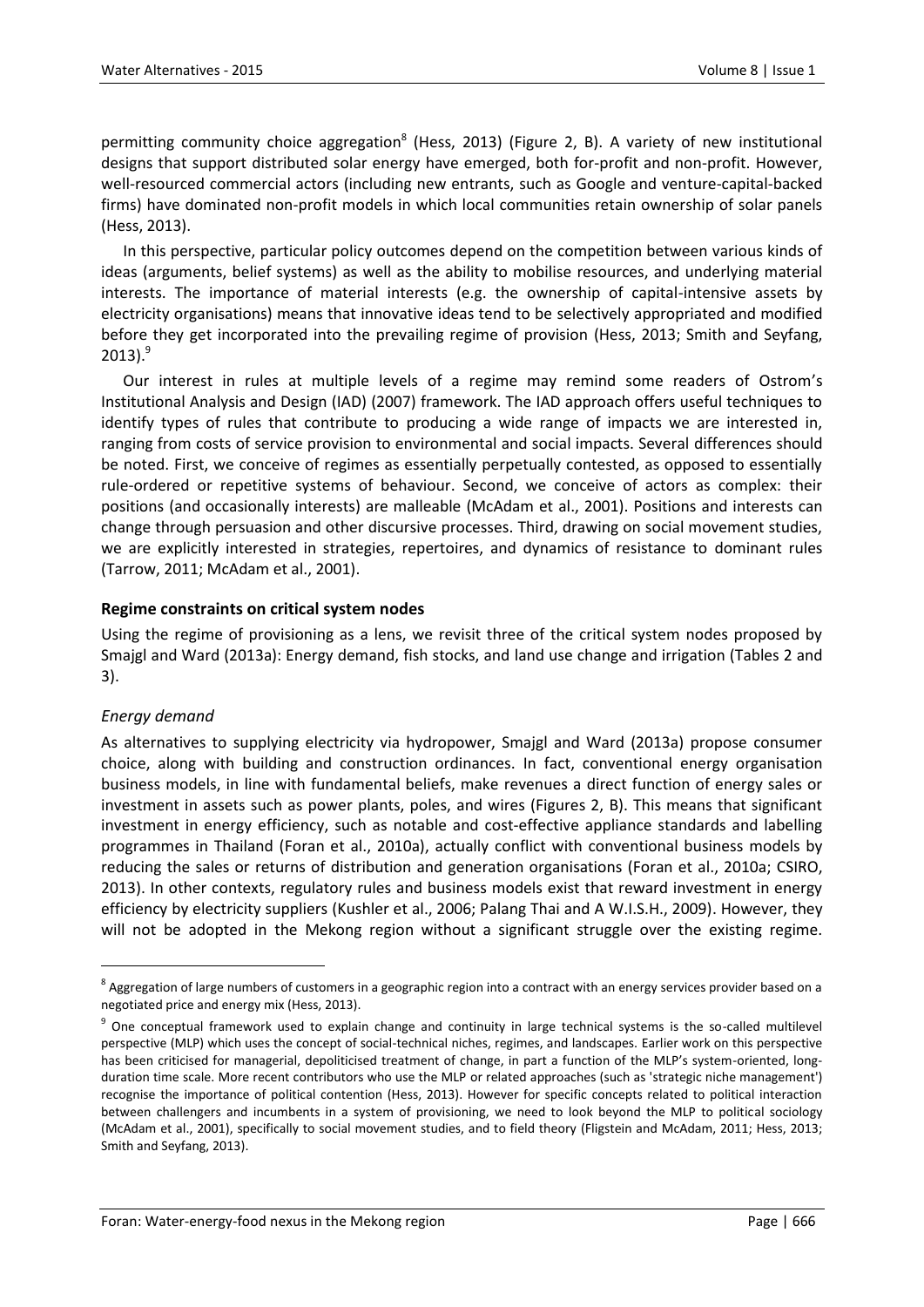Providing consumer choice (e.g. retail of 'green power') would likewise entail significant change to a sector dominated by monopoly generation and distribution organisations. Meanwhile, private-led hydropower development constitutes another arena within the energy regime that works against energy demand management. In the Mekong region, hydropower projects are developed in an entrepreneurial and exclusive process. Driven by developers and government agency sponsors, the process does not allow significant public discussion, or democratic veto, based on transparent and accurate understanding of benefits and costs (Foran et al., 2010b).

# *Fish stocks*

In order to sustain this critical resource, $10$  Smajgl and Ward (2013a) recommend effective regional monitoring, and a governance system (presumably multilevel) for fishing and fish migration. In fact, ample evidence exists of locally sustainable, community-based management regimes (Arthur and Friend, 2011). On the other hand, governments have displayed little awareness of or interest in "applying the latest hydrological and ecological understandings of complex river systems to governance and management activities" (Sneddon and Fox, 2012: 287).

The absence of an effective multilevel fisheries management system reflects a particular regime of provisioning. The regime's dominant narrative states that open-access fishing, population increase, and economic development (including hydropower) spell the inevitable decline of capture fisheries. Aquaculture, and artificially stocked reservoir fisheries, can and should replace wild capture fisheries. Although each of these points can be rebutted (Friend et al., 2009), a long-standing, pro-aquaculture, coalition of interest exists between breeders, fisheries agency programming and budgets, and entrepreneurs (Bush, 2008; Ha and Bush, 2010; Hortle et al., 2011). Interest in aquaculture reflects the fact that wild-capture fisheries are more difficult to appropriate privately, because of their seasonality, mobility, and the presence of common property access rules (Arthur and Friend, 2011; Sneddon and Fox, 2012).

# *Land use change and irrigation*

State-sponsored agricultural development is occurring in diverse agroecological zones: expansion of rain-fed commercial crops, notably rubber and pulpwood, as well as expansion of irrigation schemes, notably in Northeast Thailand. Contributors to the Mekong nexus book expected major expansion in rubber cultivation would contribute to notable agrarian change in Lao PDR, Cambodia and Yunnan, degrading local water quality and flow regimes (Fullbrook, 2013; Bouapao, 2013). Large-scale diversions into Northeast Thailand for new irrigation schemes would require state financing. Commercial viability of dry-season rice or sugarcane might likewise require state subsidy (e.g. price supports) as well as supply of low-cost labour. Because such developments favour better-capitalised smallholders and agribusiness investors, they might not alleviate poverty. Consequently, Smajgl and Ward (2013a) recommended incentives to minimise extensive development of monocultures; investment to improve productivity of smallholders; and regulating foreign direct investment to protect existing tenure.

A regime of provisioning perspective would question how realistic it is to re-regulate investment practices, in specific settings such as Lao PDR and Cambodia, which have facilitated large-scale commercial plantations (Barney, 2012; Fullbrook, 2013). A regime perspective would also explore the history of various approaches to improving smallholder productivity, alert to outcomes such as dispossession through differentiation and tracing the adequacy of social welfare provisions. The viability of diversified smallholder agriculture needs to be assessed (Nhan et al., 2007; Tipraqsa et al.,

 $\ddot{\phantom{a}}$ 

<sup>&</sup>lt;sup>10</sup> One reviewer noted that the word 'stock' frames fish almost exclusively in economic terms, ignoring their customary position within livelihood and ecological networks.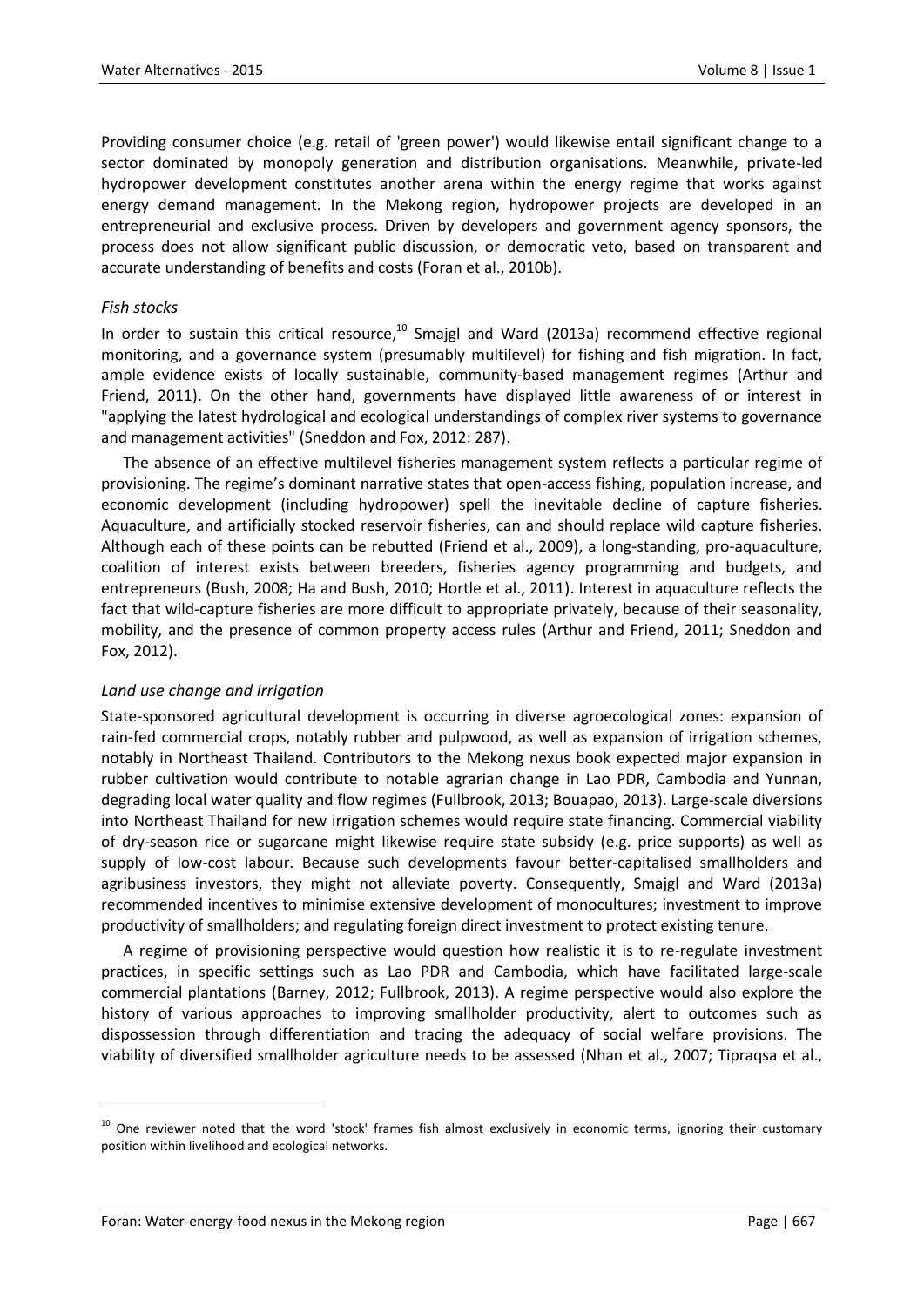2007) particularly in places where it is ostensibly supported by the state, for example in Thailand under the principles of sufficiency economy.

#### **SYNTHESIS AND CONCLUSION: THE NEXUS AS A CONTESTED POLICY AGENDA**

The conceptual development presented in this paper is a response to the emerging argument that critical system nodes exist (Smajgl and Ward, 2013a). To avoid unintended social and ecological outcomes, it is more pragmatic, so goes the argument, to manage the array of processes referred to as 'nodes', than to prevent large-scale developments, such as hydropower dams, from taking place (Smajgl and Ward, 2013a). The argument points to the possibility that failure to manage energy demand, to sustain wild-capture fisheries and associated livelihoods, and to provide equitable access to land, will lead to vicious feedback cycles that cross sectors. For example, in the Mekong region large-scale water diversion and hydropower could lead to out-migration of nonviable small farmers, leading in turn to increased energy demand in urban settlements. These are examples of socio-ecological challenges that a complex systems approach to the nexus seeks to avoid.

Based on a complex systems approach, the Mekong resource nexus has been conceived as a set of multiple, often bottom-up, ramifying connections between different development strategies. In this paper, I showed how a regime of provisioning approach provides another way to conceptualise the nexus: as the cumulative impact not just of development *projects*, but more fundamentally, as the consequences of energy, water, and food *regimes* of provisioning, from which such projects arise. This approach provides essential social structure and political context, in contrast to the rather depoliticised and ahistorical treatment of social order and context in the dominant energy-water-food nexus literature. From a critical social science perspective, the nexus can be visualised as the superimposition of regimes: for example, the aggregation of sector-specific regulatory and planning practices in water, energy, and food regimes (cf. Figure 2) that impose net costs on poor people, along with possible dispossessing impacts.

In this concluding section, I outline some elements of a new research agenda to guide inquiry and action on the resource nexus. The argument touches on powerful interests, the emergence of the resource nexus as a new agenda, the likelihood that small farmers and other marginalised actors will be initially disempowered by such agendas, and finally the contribution a regimes of provisioning perspective could make to empowering small farmers, rural workers, and those who advocate on their behalf. In order to make the argument as clear as possible, I present it as a set of linked propositions.<sup>11</sup>

Proposition 1: Public initiatives around the resource nexus are attempts to promote a new 'policy regime' (May and Jochim, 2013), built on a language which is relatively new, ambiguous, and contested. Concepts such as 'managing the nexus' and 'critical nodes' are reductive. However by virtue of their ambiguity and pluri-vocal nature, they enable different networks and coalitions to form or to consolidate (Hajer, 1995; Lejano et al., 2013).

Some of these coalitions will advocate for incremental ('ecological modernisation') reforms to resource-based industries. Other coalitions could conceivably use the nexus concept to advocate for more radical changes. However, the concept of regime of provisioning (Section 4) emphasises how prevailing discourses, practices, and institutions govern possibilities for change. If power-laden regimes of provisioning exist, this raises the question of how social movement organisations, community-based organisations, and other subordinate actors, through various forms of social mobilisation, challenge prevailing regimes (Missingham, 2003; Foran, 2006).

 $\ddot{\phantom{a}}$ 

<sup>&</sup>lt;sup>11</sup> Based on a social process approach to explanation (see above) the propositions focus on defining causal powers and liabilities, rather than predicting particular outcomes.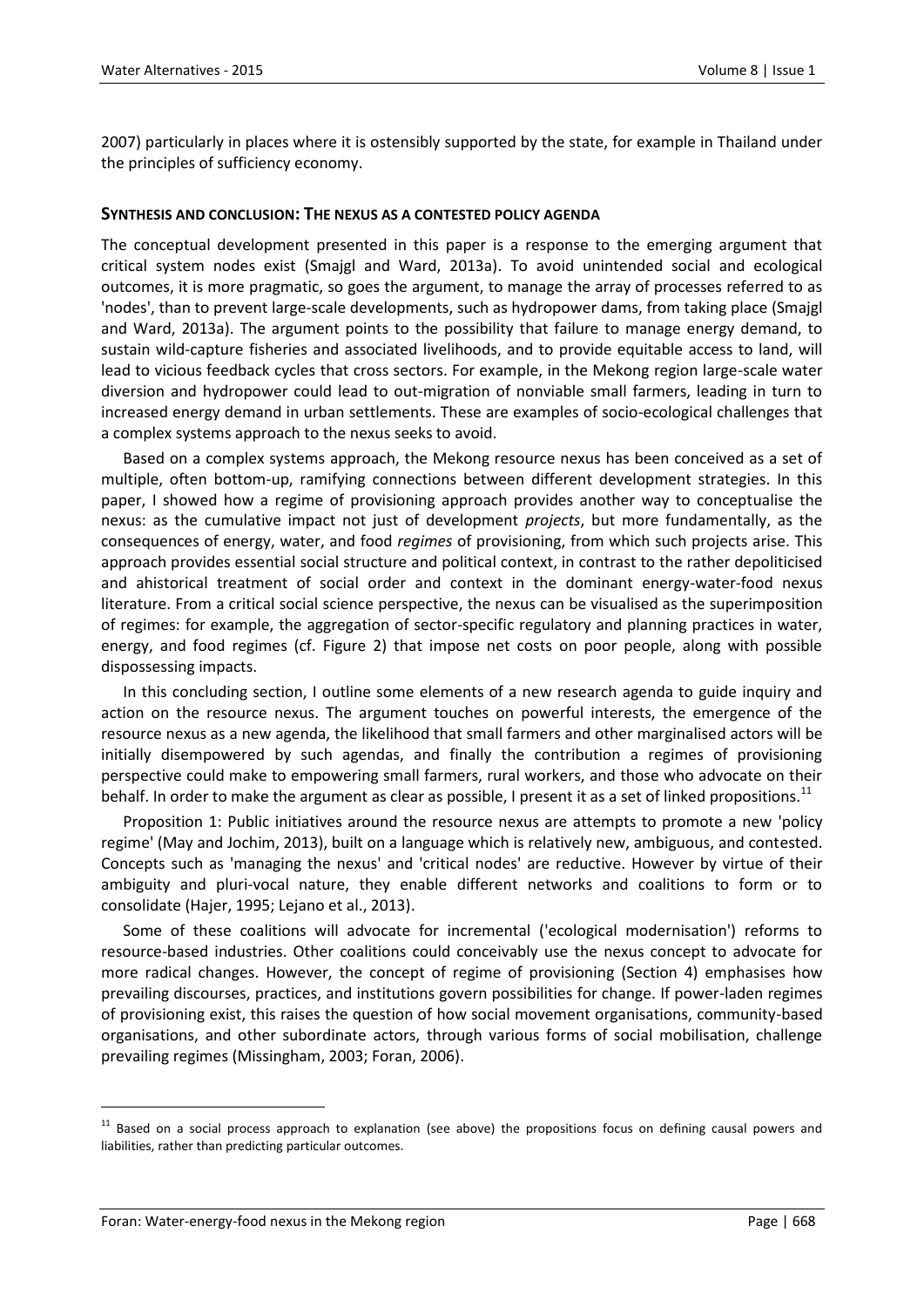Proposition 2: In order to safeguard their interests, social actors within a contested (adversarial) regime of provisioning make use of prevailing discourses, practices and institutional forms. They will use new, ambiguous, or contested discourses (such as 'managing the nexus') to further pre-established positions and interests (Weible, 2008). Subordinate actors, disadvantaged by their socioeconomic position in the regime, are less likely to find dominant nexus discourses accessible or salient.

Propositions 1 and 2 lead us to view the nexus as a political project that is unfolding and contested. Since little more than a core storyline and public donor funding exist at present, the emergence of any policy regime around the nexus will require a decadal-scale effort. In developing countries, the nexus agenda is unlikely to lead to socially inclusive development strategies, unless its concepts are linked to specific issues that local civil society actors find salient and legitimate. Proposition 2 implies that significant bridging work remains to be done between those who believe the conventional nexus agenda is sufficiently pro-poor, and their critics. More importantly, these propositions challenge us to imagine how regimes of provisioning food, water, and energy in the Mekong region – regimes that have long been adversarial, because their dynamics include dispossession of the poor – can be possibly made more inclusive. Collaborative governance is one possible approach (cf. Emerson et al., 2012). The Exploring Mekong Region Futures Project was a modest attempt at collaborative governance, albeit an elite-oriented one dominated by complex systems science. However, significant mobilisation, disruption, a hurting stalemate, and recognition of interdependence may be necessary before more collaboration emerges (Foran, 2006; Weible, 2008; Emerson et al., 2012).

Proposition 3: To mobilise subordinate actors around resource nexus issues, insights regarding power and inequality will be necessary. Such insights can be gained by analysing how historical, discursive and institutional elements in regimes of provisioning burden the poor in a specific region. Complex systems thinking can then be used to identify tentative, undesired feedback relations. The first statement in this proposition is based on observation of how the Assembly of the Poor, a social movement organisation, used social justice narratives and disruptive civil disobedience, to mobilize resistance to infrastructure development and displacement in Thailand (Missingham, 2003; Foran, 2006). The second statement sums up the interdisciplinary approach used in this paper to re-examine the Mekong resource nexus.

In conclusion, this paper presented an interdisciplinary analysis of the Mekong resource nexus. The analysis was based on four empirical examples: the Delphi process of the *Exploring Mekong Region Futures* project; and three of the 'critical system nodes' identified by Smajgl and Ward (2013a): energy demand, fish stocks, and land use change and irrigation. Three propositions synthesised recommendations for further research and inclusive practice.

If, as proposed by analysts using complex system thinking, important processes ('critical system nodes') exist across different sectors of natural resources development, their essential socio-political properties must be described. Such processes are always constructs of the analyst. Poorly characterised constructs impede analysis and possible reform recommendations. Our understanding of how 'nodes' are structured and governed may deepen if we approach the nexus as a superimposition of regimes of provisioning.

# **ACKNOWLEDGEMENTS**

This paper is an output of the IWRM Nexus project, funded by CSIRO Water for Healthy Country Flagship. The author wishes to thank Tom Measham, Heinz Schandl, and two anonymous reviewers for incisive and helpful comments on an earlier draft.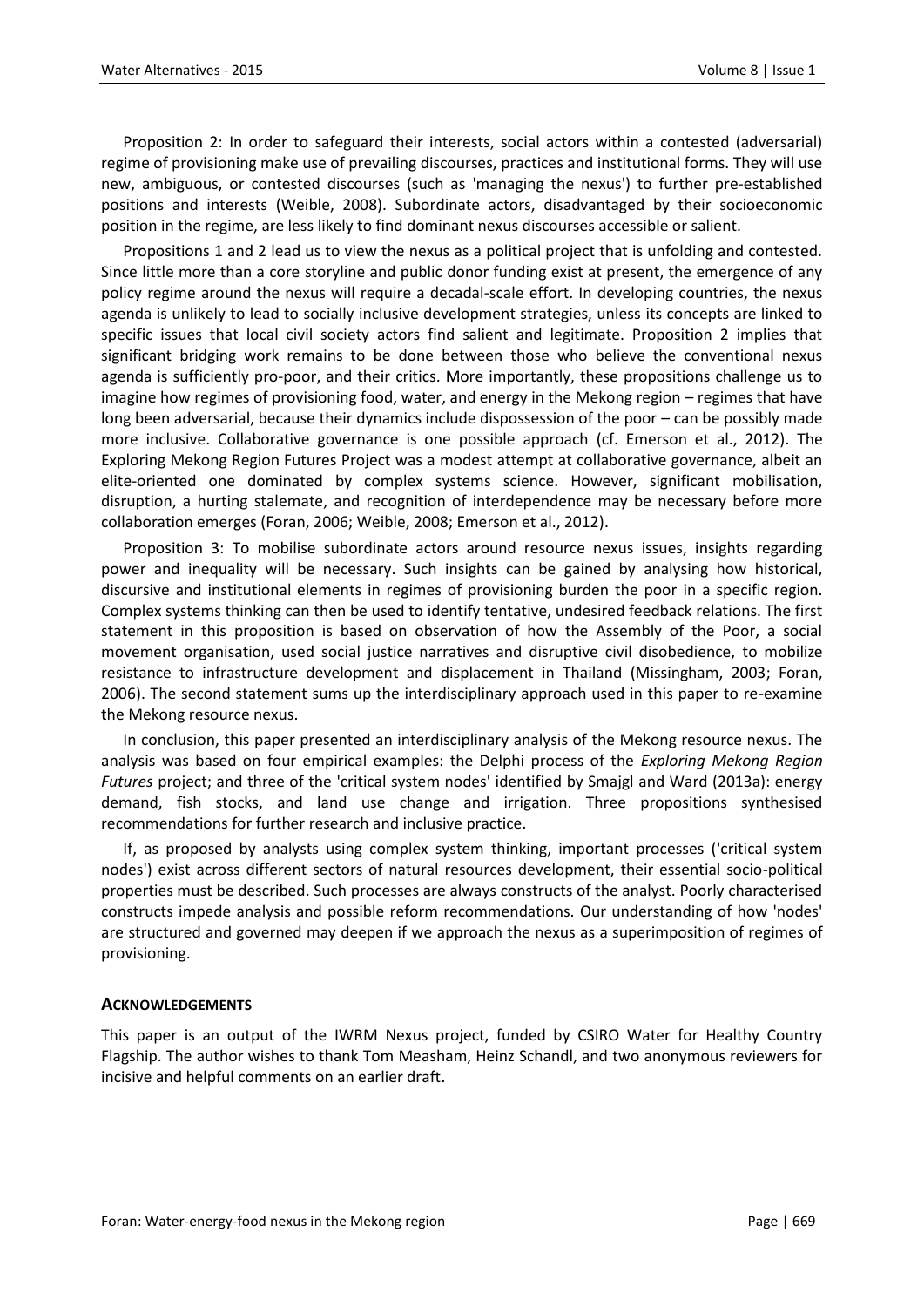#### **REFERENCES**

- Akram-Lodhi, A.H. 2013. *Hungry for change: Farmers, food justice, and the agrarian question.* Halifax, Canada: Fernwood Publishing.
- Arthur, R.I. and Friend, R.M. 2011. Inland capture fisheries in the Mekong and their place and potential within food-led regional development. *Global Environmental Change* 21(1): 219-226.
- Barney, K. 2012. Land, livelihoods and remittances: A political ecology of youth outmigration across the Lao-Thai Mekong Border. *Critical Asian Studies* 44(1): 57-83.
- Bazilian, M.; Rogner, H.; Howells, M.; Hermann, S.; Arent, D.; Gielen, D.; Steduto, P.; Mueller, A.; Komor, P.; Tol, R.S.J. and Yumkella, K.K. 2011. Considering the energy, water and food nexus: Towards an integrated modelling approach. *Energy Policy* 39(12): 7896-7906.
- Blake, D.J.H.; Friend, R. and Promphakping, B. 2009. Landscape transformations and new approaches to wetlands management in the Nam Songkhram River Basin in northeast Thailand. In Molle, F.; Foran, T. and Käkönen, M. (Eds), *Contested waterscapes in the Mekong region: Hydropower, livelihoods and governance*, pp. 173-202. London: Earthscan.
- Bouapao, L. 2013. Livelihoods and migration. In Smajgl, A. and Ward, J. (Eds), *The Water-food-energy nexus in the Mekong region*, Chapter 5, pp. 179-189. New York: Springer.
- Bush, S.R. 2008. Contextualising fisheries policy in the Lower Mekong Basin. *Journal of Southeast Asian Studies* 39(3): 329-353.
- Commonwealth Scientific and Industrial Research Organisation (CSIRO). 2013. Change and choice. The Future Grid Forum's analysis of Australia's potential electricity pathways to 2050. Clayton, VIC: CSIRO Energy Transformed Flagship.
- Dore, J. 2007. Multi-stakeholder platforms (MSPS): Unfulfilled potential. In Lebel, L.; Dore, J.; Daniel, R. and Koma, Y.S. (Eds), *Democratizing water governance in the Mekong region*, Chapter 9, pp. 197-226. Chiang Mai: Mekong Press.
- Emerson, K.; Nabatchi, T. and Balogh, S. 2012. An integrative framework for collaborative governance. *Journal of Public Administration Research and Theory* 22(1): 1-29.
- Fairclough, I. and Fairclough, N. 2012. *Political discourse analysis: A method for advanced students*. London: Taylor & Francis.
- Filion, P. 2010. Reorienting urban development? Structural obstruction to new urban forms. *International Journal of Urban and Regional Research* 34(1): 1-19.
- Fligstein, N. and McAdam, D. 2011. Toward a general theory of strategic action fields. *Sociological Theory* 29(1): 1- 26.
- Folke, C.; Hahn, T.; Olsson, P. and Norberg, J. 2005. Adaptive governance of social-ecological systems. *Annual Review of Environment and Resources* 30(1): 441-473.
- Foran, T. 2006. Rivers of Contention: Pak Mun Dam, electricity planning, and state-society relations in Thailand, 1932-2004. PhD thesis, Division of Geography, Department of Geosciences, University of Sydney. <http://hdl.handle.net/2123/1984> (accessed on 22 December 2014)
- Foran, T. 2013a. Action research to improve Thailand's electricity planning processes. In Daniel, N.R.; Lebel, L. and Manorom, K. (Eds), *Governing the Mekong. Engaging in the politics of knowledge*, pp. 49-69. Kuala Lumpur: Strategic Information Research Development Centre (SIRD).
- Foran, T. 2013b. Impacts of natural resource-led development on the Mekong energy system. In Smajgl, A. and Ward, J. (Eds), *The water-food-energy nexus in the Mekong region*, pp. 105-142. New York: Springer.
- Foran, T.; Butler, J.R.A.; Williams, L.J.; Wanjura, W.J.; Hall, A.; Carter, L. and Carberry, P.S. 2014a. Taking complexity in food systems seriously: An interdisciplinary analysis. *World Development* 61: 85-101.
- Foran, T.; Fleming, D. and Spandonide, B. 2014b. A conversation about energy futures for remote Australian communities – Discussion paper. CRC-REP Working paper CW019. Alice Springs: Ninti One Ltd.
- Foran, T. and Manorom, K. 2009. Pak Mun Dam: Perpetually contested? In Molle, F.; Foran, T. and Käkönen, M. (Eds), *Contested waterscapes in the Mekong Region: Hydropower, livelihoods and governance,* pp. 55-80. London: Earthscan.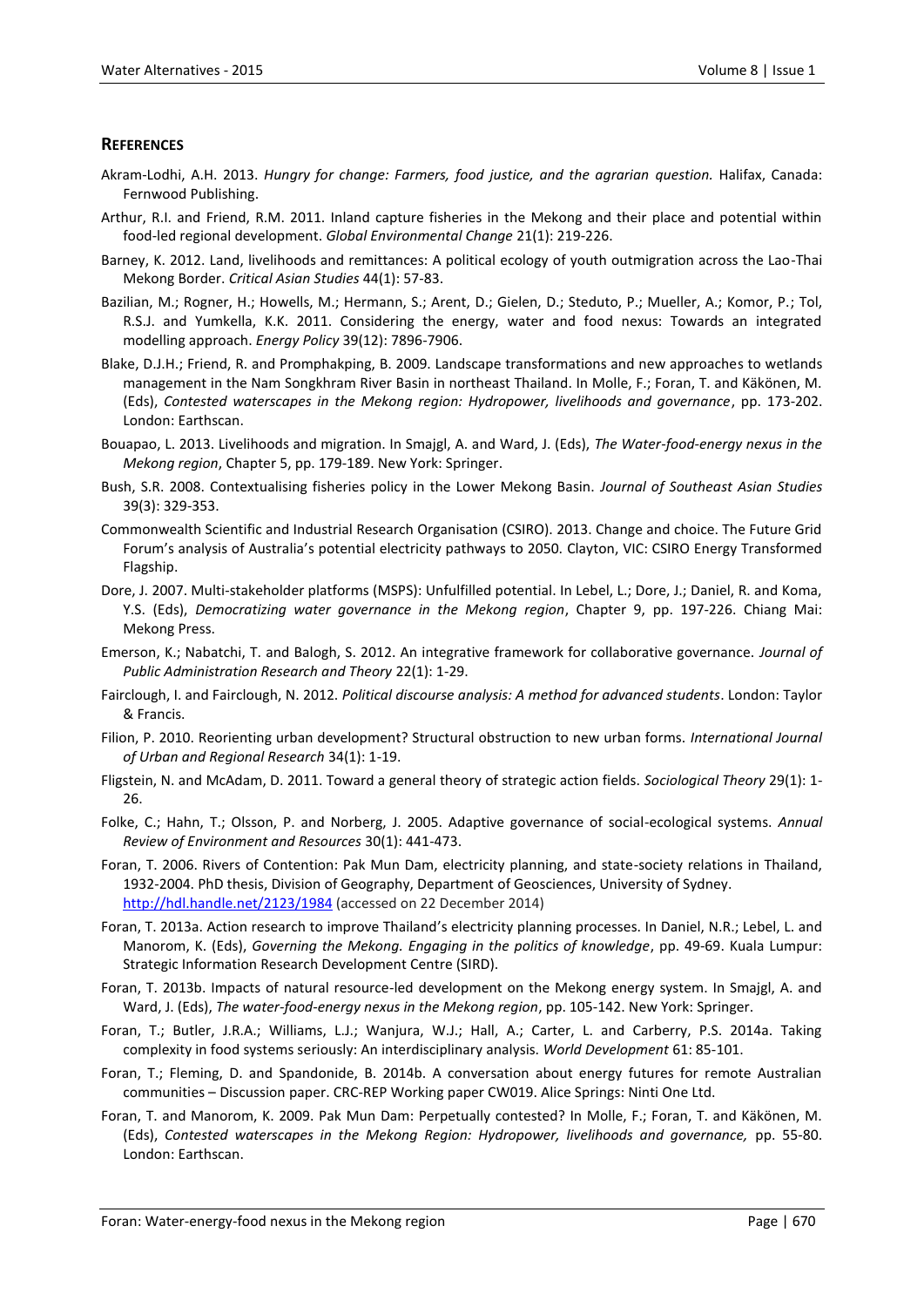- Foran, T.; Pont, P.T.; Parinya, P. and Phumaraphand, N. 2010a. Securing energy efficiency as a high priority: Scenarios for common appliance electricity consumption in Thailand. *Energy Efficiency* 3(4): 347-364.
- Foran, T.; Ward, J.; Kemp-Benedict, E. and Smajgl, A. 2013. Developing detailed foresight narratives: A participatory technique from the Mekong region. *Ecology and Society* 18(4): 6.
- Foran, T.; Wong, T. and Kelley, S. 2010b. Mekong hydropower development: A review of governance and sustainability challenges. Final Draft. [http://splash-era.net/downloads/mekong\\_report\\_part3.pdf](http://splash-era.net/downloads/mekong_report_part3.pdf) (accessed 21 May 2014). Oslo: Norwegian Water Resources and Energy Directorate.
- Forsyth, T. 2003. *Critical political ecology: The politics of environmental science*. London: Routledge.
- Friend, R.; Arthur, R. and Keskinen, M. 2009. Songs of the doomed: The continuing neglect of capture fisheries in hydropower development in the Mekong. In Molle, F.; Foran, T. and Kakonen, M. (Eds), *Contested waterscapes in the Mekong region: Hydropower, livelihoods, and governance*, Chapter 12, pp. 307-331. London: Earthscan.
- Fullbrook, D. 2013. Food security in the wider Mekong region. In Smajgl, A. and Ward, J. (Eds), *The water-foodenergy nexus in the Mekong region*, pp. 61-104. New York: Springer.
- Geels, F.W. 2002. Technological transitions as evolutionary reconfiguration processes: A multi-level perspective and a case-study. *Research Policy* 31(8-9): 1257-1274.
- Goldstone, J.A. and Useem, B. 2012. Putting values and institutions back into the theory of strategic action fields. *Sociological Theory* 30(1): 37-47.
- Greacen, C.E. and Palettu, A. 2007. Electricity sector planning and hydropower. In Lebel, L.; Dore, J.; Daniel, R. and Koma, Y.S. (Eds), *Democratizing water governance in the Mekong region*, pp. 93-126. Chiang Mai: Mekong Press.
- Greacen, C.S. and Greacen, C.E. 2004. Thailand's electricity reforms: Privatization of benefits and socialization of costs and risks. *Pacific Affairs* 77(3): 517-541.
- Ha, T.T.T. and Bush, S.R. 2010. Transformations of Vietnamese shrimp aquaculture policy: Empirical evidence from the Mekong delta. *Environment and Planning C: Government and Policy* 28(6): 1101-1119.
- Hajer, M.A. 1995. *The politics of environmental discourse: Ecological modernization and the policy process*. Oxford: Clarendon Press.
- Hall, D.; Hirsch, P. and Li, T. 2011. *Powers of exclusion: Land dilemmas in Southeast Asia*. University of Hawai: ʻi Press.
- Harvey, D. 2011. *The enigma of capital: And the crises of capitalism*. London: Profile Books.
- Hermann, S.; Welsch, M.; Segerstrom, R.E.; Howells, M.I.; Young, C.; Alfstad, T.; Rogner, H.H. and Steduto, P. 2012. Climate, land, energy and water (CLEW) interlinkages in Burkina Faso: An analysis of agricultural intensification and bioenergy production. Paper read at Natural Resources Forum.
- Hess, D.J. 2013. Industrial fields and countervailing power: The transformation of distributed solar energy in the United States. *Global Environmental Change* 23(5): 847-855.
- Hess, D.J. 2014. Sustainability transitions: A political coalition perspective. *Research Policy* 43(2): 278-283.
- Hoff, H. 2011. Understanding the nexus: Background paper for the Bonn2011 Nexus Conference. Stockholm: Stockholm Environment Institute.
- Hoff, H.; Iceland, C.; Kuylenstierna, J. and te Velde, D.W. 2012. Managing the Water-Land-Energy Nexus for Sustainable Development. *UN Chronicle* 49(1-2): 4 pages.
- Hortle, K.G.; Samphawamana, T. and Ingthamjitr, S. 2011. Tilapia culture in the Lower Mekong Basin. *Fisheries Research and Development in the Mekong Region* 17(2): 4.
- Howells, M.; Hermann, S.; Welsch, M.; Bazilian, M.; Segerström, R.; Alfstad, T.; Gielen, D.; Rogner, H.; Fischer, G. and van Velthuizen, H. 2013. Integrated analysis of climate change, land-use, energy and water strategies. *Nature Climate Change* 3(7): 621-626.
- Hussey, K. and Pittock, J. 2012. The energy-water nexus: Managing the links between energy and water for a sustainable future. *Ecology and Society* 17(1).
- IMF (International Monetary Fund). 2012. World economic outlook database. [www.imf.org/external/pubs/ft/weo/2012/01/weodata/index.aspx](http://www.imf.org/external/pubs/ft/weo/2012/01/weodata/index.aspx) (accessed on 12 June 2012)
- Jessop, B. 2010. Cultural political economy and critical policy studies. *Critical Policy Studies* 3(3-4): 336-356.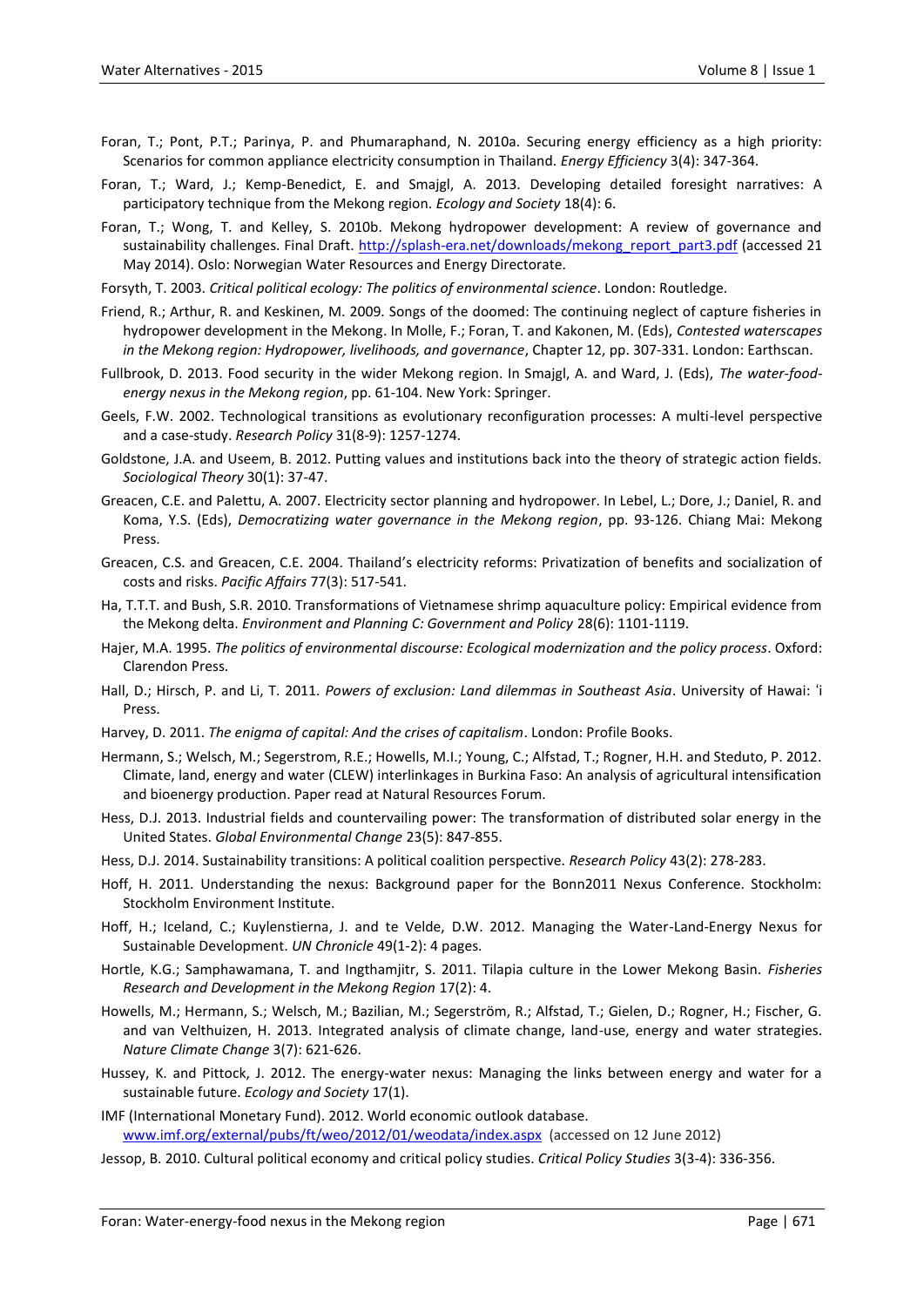John, P. 1998. *Analysing public policy*. London: Pinter.

Kersh, R. 2009. The politics of obesity: A current assessment and look ahead. Milbank Quarterly 87(1): 295-316.

- Kushler, M.; York, D. and Witte, P. 2006. Aligning utility interests with energy efficiency objectives: A review of recent efforts at decoupling and performance initiatives. Report U061. Washington, DC: American Council for an Energy-Efficient Economy. <http://ceaa.gc.ca/050/documents/48651/48651E.pdf> (accessed 22 December 2014)
- Lazarus, K. 2013. Mining in the Mekong region. In Smajgl, A. and Ward, J. (Eds), *The water-food-energy nexus in the Mekong region*, Chapter 7, pp. 191-208. New York: Springer.
- Lejano, R.; Ingram, M. and Ingram, H. 2013. *The power of narrative in environmental networks*. Cambridge, MA: MIT Press.
- Lichbach, M.I. and Zuckerman, A.S. (Eds). 1997. *Comparative politics: Rationality, culture, and structure*. Cambridge: Cambridge University Press.
- Lu, X. 2013. Land use change in the Mekong region. In Smajgl, A. and Ward, J. (Eds), *The water-food-energy nexus in the Mekong region*, Chapter 6, pp. 179-189. New York: Springer.
- May, P.J. and Jochim, A.E. 2013. Policy regime perspectives: Policies, politics, and governing. *Policy Studies Journal* 41(3): 426-452.
- Mayntz, R. 2004. Mechanisms in the analysis of social macro-phenomena. *Philosophy of the Social Sciences* 34(2): 237-259.
- McAdam, D.; Tarrow, S. and Tilly, C. 2001. *Dynamics of contention*. New York: Cambridge University Press.
- Meadows, D.H.; Meadows, D.I.; Randers, J. and Behrens, W.W.I. 1972. *The limits to growth: A report for the Club of Rome's Project on the predicament of mankind*. New York: Universe Books.
- Merton, R.K. 1968. *Social theory and social structure*. New York: The Free Press.
- Missingham, B.D. 2003. *The assembly of the poor in Thailand. From local sruggles to national social movement*. Chiang Mai: Silkworm Books.
- Molle, F.; Floch, P.; Promphaking, B. and Blake, D.J.H. 2009a. 'Greening Isaan': Politics, ideology, and irrigation development in Northeast Thailand. In Molle, F.; Foran, T. and Käkönen, M. (Eds), *Contested waterscapes in the Mekong region: Hydropower, livelihoods and governance*, pp. 253-282. London: Earthscan.
- Molle, F.; Foran, T. and Käkönen, M. (Eds). 2009b. *Contested waterscapes in the Mekong region: Hydropower, livelihoods, and governance*. London: Earthscan.
- Molle, F.; Lebel, L. and Foran, T. 2009c. Contested Mekong waterscapes: Where to next? In Molle, F.; Foran, T. and Käkönen, M. (Eds), *Contested waterscapes in the Mekong region: Hydropower, livelihoods and governance*, pp. 383-413. London: Earthscan.
- Mukherji, A. 2007. The energy-irrigation nexus and its impact on groundwater markets in eastern Indo-Gangetic basin: Evidence from West Bengal, India. *Energy Policy* 35(12): 6413-6430.
- Mukhtarov, F. and Gerlak, A. 2013. Epistemic forms of integrated water resources management: Towards knowledge versatility. *Policy Sciences* 47(2): 1-20.
- Newell, B.; Marsh, D.M. and Sharma, D. 2011. Enhancing the resilience of the Australian National Electricity Market: Taking a systems approach in policy development. *Ecology and Society* 16(2).
- Nhan, D.K.; Phong, L.T.; Verdegem, M.J.C.; Duong, L.T.; Bosma, R.H. and Little, D.C. 2007. Integrated freshwater aquaculture, crop and livestock production in the Mekong delta, Vietnam: Determinants and the role of the pond. *Agricultural systems* 94(2): 445-458.
- Ostrom, E. 2007. Institutional rational choice: An assessment of the institutional analysis and development framework. In Sabatier, P.A. (Ed), *Theories of the Policy Process*, Chapter 2, pp. 29-71. Boulder: Westview.
- Overseas Development Institute; European Centre for Development Policy Management and German Development Institute. 2012. Confronting scarcity: Managing water, energy and land for inclusive and sustainable growth. European Report on Development, Brussels, European Union.
- Palang Thai and A W.I.S.H. 2009. Final Report Exchange Trip and Follow-up Activities of Thai Energy Delegates on Energy Regulatory and Planning Practices to Washington and Oregon. 27 September-5 October 2008 and 2-29 January 2009. Lopez, Washington: Palang Thai & A World Institute for a Sustainable Humanity.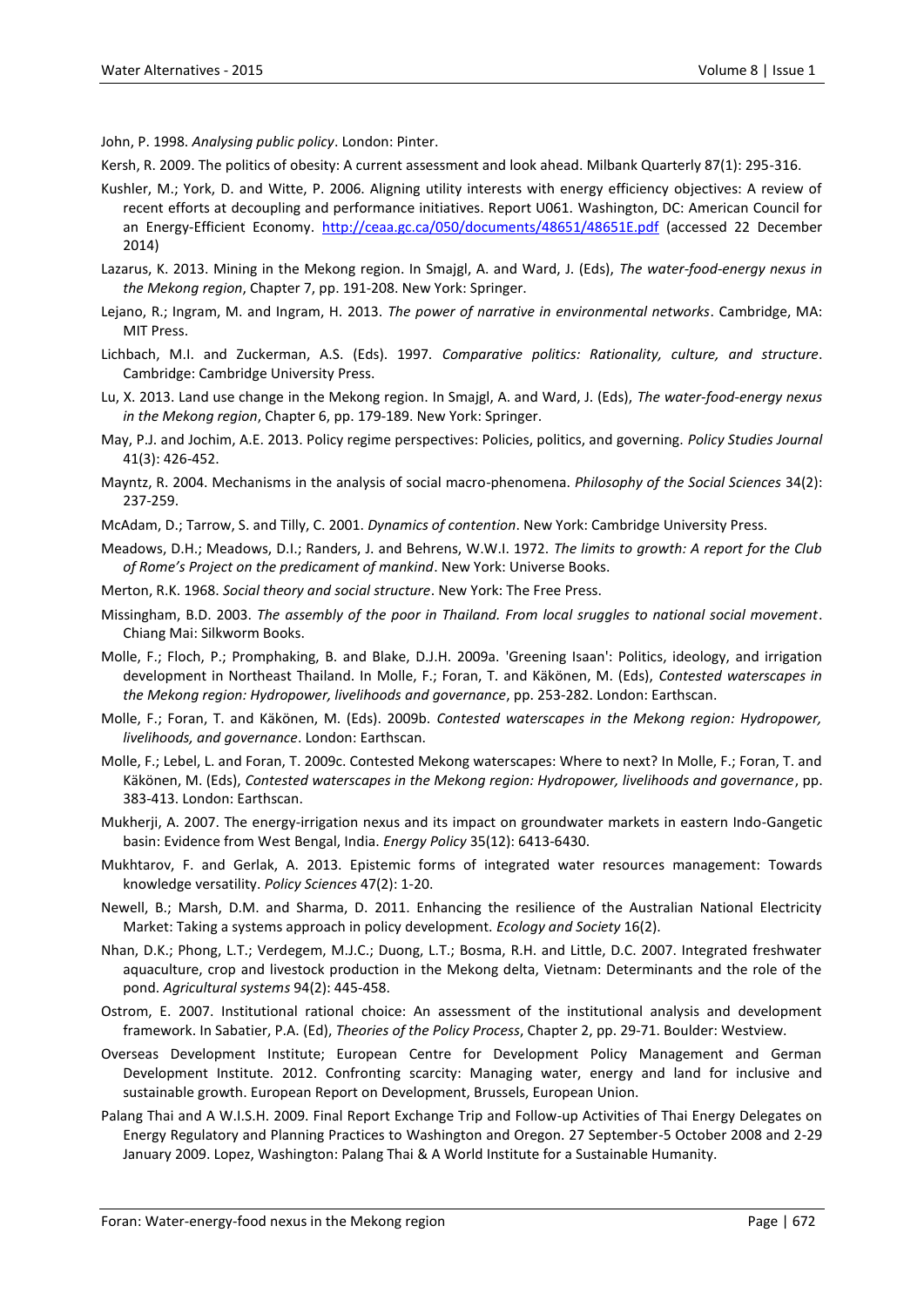- Pech, S. 2013. Water sector analysis. In Smajgl, A. and Ward, J. (Eds), *The water-food-energy nexus in the Mekong region*, pp. 19-60. New York: Springer.
- Ray, R. 1999. *Fields of protest: Women*'*s movements in India.* Minneapolis: University of Minnesota Press.
- Reusswig, F. 2009. Sustainability transitions through the lens of lifestyle dynamics. In Lebel, L.; Lorek, S. and Daniel, N.R. (Eds), *Sustainable production consumption systems: Knowledge, engagement and practice*, pp. 39- 59. Dordrecht: Springer Science and Business Media B.V.
- Rockström, J.; Steffen, W.; Noone, K.; Persson, Å.; Chapin III, F.S.; Lambin, E.; Lenton, T.M.; Scheffer, M.; Folke, C. and Schellnhuber, H.J. 2009. Planetary boundaries: Exploring the safe operating space for humanity. *Ecology and Society* 14(2).
- Schandl, H.; Fischer-Kowalski, M.; Grunbuhel, C. and Krausmann, F. 2009. Socio-metabolic transitions in developing Asia. *Technological Forecasting and Social Change* 76(2): 267-281.
- Shove, E. 2010. Beyond the ABC: Climate change policy and theories of social change. *Environment and planning. A* 42(6): 1273.
- Smajgl, A. 2010. Challenging beliefs through multi-level participatory modelling in Indonesia. *Environmental Modelling & Software* 25(11): 1470-1476.
- Smajgl, A. and Ward, J. 2013a. Cross-sectoral assessment. Chapter 8. In Smajgl, A. and Ward, J. (Eds), *The waterfood-energy nexus in the Mekong region*, pp. New York: Springer.
- Smajgl, A. and Ward, J. 2013b. A framework to bridge science and policy in complex decision making arenas. *Futures* 52(August 2013): 52-58.
- Smajgl, A. and Ward, J. (Eds). 2013c. *The water-food-energy nexus in the Mekong region*. New York: Springer.
- Smith, A. and Seyfang, G. 2013. Constructing grassroots innovations for sustainability. *Global Environmental Change* 23(5): 827-829.
- Sneddon, C. and Fox, C. 2012. Inland capture fisheries and large river systems: A political economy of Mekong fisheries. *Journal of Agrarian Change* 12(2-3): 279-299.
- Sterman, J. 2000. *Business dynamics: Systems thinking and modeling for a complex world*. Boston: McGraw-Hill Education.
- Tarrow, S.G. 2011. *Power in movement: Social movements and contentious politics*. Cambridge: Cambridge University Press.
- Tilly, C. 2001. Mechanisms in political processes. *Annual Review of Political Science* 4: 21-41.
- Tipraqsa, P.; Craswell, E.T.; Noble, A.D. and Schmidt-Vogt, D. 2007. Resource integration for multiple benefits: Multifunctionality of integrated farming systems in Northeast Thailand. *Agricultural Systems* 94(3): 694-703.
- Tomlinson, I. 2013. Doubling food production to feed the 9 billion: A critical perspective on a key discourse of food security in the UK. *Journal of Rural Studies* 29(January 2013): 81-90.
- Van Vliet, B.; Chappells, H. and Shove, E. 2005. *Infrastructures of consumption: Environmental innovation in the utility industries*. London: Earthscan LLC.
- Walker, B.; Holling, C.S.; Carpenter, S.R. and Kinzig, A.P. 2004. Resilience, adaptability and transformability in social-ecological systems. *Ecology and Society* 9(2).
- Weible, C.M. 2008. Expert-based information and policy subsystems: A review and synthesis. *Policy Studies Journal* 36(4): 615-635.
- Whittier, N. 2002. Meaning and structure in social movements. In Meyer, D.S.; Whittier, N. and Robnett, B. (Eds), *Social movements: Identity, culture, and the state*, Chapter 16, pp. 289-308. New York: Oxford University Press.
- Wittneben, B.B.F.; Okereke, C.; Banerjee, S.B. and Levy, D.L. 2012. Climate change and the emergence of new organizational landscapes. *Organization Studies* 33(11): 1431-1450.
- Wodak, R. and Meyer, M. (Eds). 2001. *Methods of critical discourse analysis*. London: SAGE.
- Yates, D. and Miller, K.A. 2013. Integrated decision support for energy/water planning in California and the Southwest. *International Journal of Climate Change: Impacts and Responses* 4(1): 49-64.